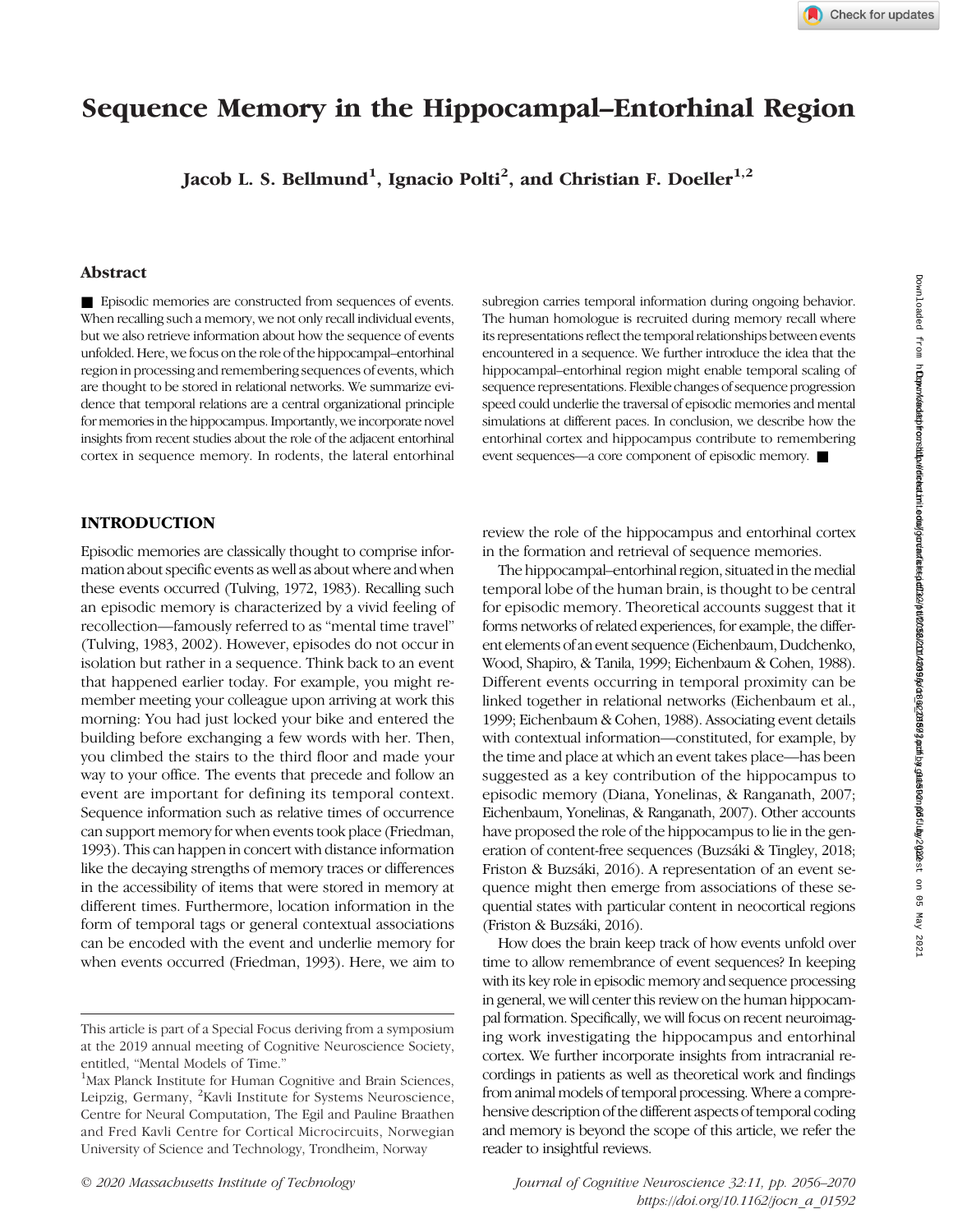We begin by summarizing findings that implicate the hippocampus in the formation and retrieval of sequence memories. We argue that correlations of activity patterns reflect sequence information. Subsequently, we will briefly review recent studies suggesting that sequence representations in the hippocampal formation include information about the precise duration of the temporal structure of the sequence. Next, we shift our focus to the entorhinal cortex as a major cortical input to the hippocampus. Importantly, we highlight recent evidence suggesting that the anterior–lateral subregion of the entorhinal cortex is particularly relevant for temporal processing. We thus emphasize the role of the entorhinal cortex—in concert with the hippocampus—in sequence memory. Furthermore, we introduce the idea of temporal scaling, which has been described for sensory and motor timing and the corresponding cortical networks. Specifically, we suggest that the flexible adaptation of sequence progression speed, in episodic memory and mental simulation, is supported by the hippocampal–entorhinal region. Finally, we present outstanding questions for future research that emerge from these findings and ideas.

# SEQUENCE MEMORY AND THE HIPPOCAMPUS

The role of the hippocampus in the formation and retrieval of memories for temporal and sequence information is well established (for reviews, see, e.g., Ranganath & Hsieh, 2016; Eichenbaum, 2014). Here, we primarily focus on work in humans, although the fundamental role of the hippocampus in sequence memory is also well documented in animals (Eichenbaum, 2017; Fortin, Agster, & Eichenbaum, 2002; Kesner, Gilbert, & Barua, 2002). In studies using fMRI, hippocampal activations have been observed when participants learned stimulus sequences (Ross, Brown, & Stern, 2009; Kumaran & Maguire, 2006a) or completed serial RT tasks (Schendan, Searl, Melrose, & Stern, 2003). Likewise, hippocampal activity is increased for temporal information that is later successfully recalled from memory (Tubridy & Davachi, 2011; Jenkins & Ranganath, 2010). One such study analyzed activity during the delay period of a serial order working memory task as a function of later memory for when individual stimuli were encountered. After the presentation of the stimulus sequence, greater hippocampal activity related to more accurate subsequent memory for the temporal position of stimuli ( Jenkins & Ranganath, 2010). Consistently, hippocampal activity during encoding predicted serial recall for items encountered at event boundaries, defined by stimulus category switches, suggesting a role for the hippocampus in linking different event sequences (DuBrow & Davachi, 2016).

These reports of increased hippocampal activity during the encoding of temporal information that was later remembered are complemented by studies of brain activity during the retrieval of sequence order. For example, when participants recalled the order of scenes from a movie, the hippocampus was more strongly engaged than in a baseline

condition or when participants logically inferred the order of scene stimuli (Lehn et al., 2009). Likewise, hippocampal involvement in retrieving the order of events during navigation (Lieberman, Kyle, Schedlbauer, Stokes, & Ekstrom, 2017; Ekstrom, Copara, Isham, Wang, & Yonelinas, 2011; Ekstrom & Bookheimer, 2007) or retrieving the next element to complete a learned sequence (Ross et al., 2009) has also been observed. Collectively, these findings suggest that both successful encoding and retrieval of event sequences recruit the hippocampus.

# PATTERN CORRELATIONS REFLECT SEQUENCE INFORMATION

One way by which the hippocampus could support memory for temporal relationships is by segregating representations of events that were originally separated in time. For example, the activity of neuronal ensembles in the medial temporal lobe changes over time, resulting in similar population signals for nearby points in time and more dissimilar neural patterns at increased time lags (Folkerts, Rutishauser, & Howard, 2018; Howard, Viskontas, Shankar, & Fried, 2012). Slowly drifting signals might arise from decaying traces of prior experiences or because of changing internal states. In models of episodic memory, these signals serve as contextual representations that allow the tagging of individual memories (Howard, Fotedar, Datey, & Hasselmo, 2005; Howard & Kahana, 2002). The current state of these contextual representations could be incorporated into the mnemonic representation of an event occurring at a certain moment, putatively facilitating memory for how a sequence of events unfolded over time. Consistentwith the notion that changing neural patterns relate to sequence memory, hippocampal activity patterns during the encoding of object sequences were less similar, when the order of object pairs was remembered correctly in a later memory test ( Jenkins & Ranganath, 2016). Furthermore, increased correlations of hippocampal multivoxel patterns between stimuli were related to remembering these stimuli as being relatively close in time, compared to stimuli separated by the same temporal distance that were judged to be far apart (Ezzyat & Davachi, 2014; Figure 1A). However, when participants use associative strategies to encode stimulus sequences, increased similarity of hippocampal representations has been reported for items whose order was later discriminated correctly (DuBrow & Davachi, 2014, 2017). This points toward an influence of encoding strategies on the way hippocampal activity relates to memory for order. Together, these data and theoretical considerations suggest that hippocampal activity patterns at encoding support memory by providing a temporal context representation allowing the encoding of sequence relationships.

Interestingly, hippocampal activity patterns also carry information about temporal context and the temporal relations of events during retrieval. Paralleling behavioral contiguity effects during the recall of word lists, reinstatement of medial temporal lobe activity patterns observed during encoding accompanies the successful recall of information from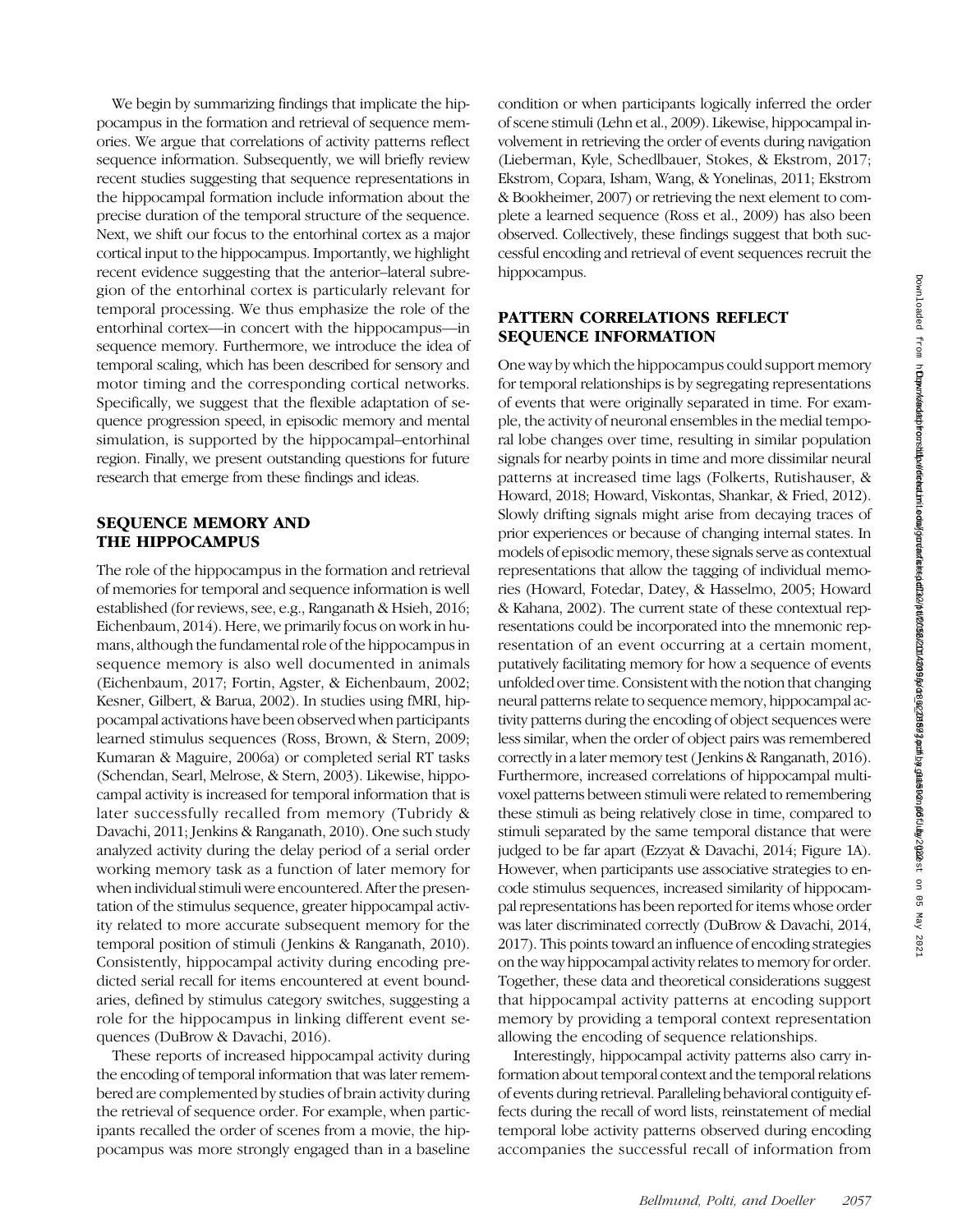

Figure 1. Sequence memory in the hippocampus and the entorhinal cortex. (A) In an associative learning task, participants saw trial-unique images of faces or objects paired with scene stimuli defining the context for a sequence of images. In a memory test, they were subsequently asked to indicate the temporal distances between pairs of images on a 4-point scale. Pattern similarity in the left hippocampus during encoding was higher for pairs of stimuli subsequently judged to be (very) close together than for those judged to be (very) far apart. Adapted with permission from Ezzyat and Davachi (2014). (B) Participants navigated a virtual city along a fixed route (blue) to learn where in space, and when during this sequence, they encountered specific objects (blue circles). Spatial (measured by Euclidean distances and shortest paths) and temporal (measured by walking times) distances between object pairs were decorrelated using teleporters (pink and purple circles). The similarity of object representations was assessed before and after learning. Hippocampal representational change correlated with remembered spatial and temporal distances between object pairs. Adapted from Bellmund et al. (2019) and Deuker et al. (2016), both licensed under [CC-BY](https://creativecommons.org/by/4.0/). (C) While undergoing fMRI scanning, participants monitored the stimulus order of four-element sequences of scene images. The order of images and the ISIs were varied independently. Hippocampal pattern similarity was greatest when order and ISI of the test sequence matched the study sequence. Adapted with permission from Thavabalasingam et al. (2018). (D) After having watched an episode from a TV show, participants saw still frames from the episode and indicated on a timeline when the presented scene occurred. Activity in the anterior-lateral entorhinal cortex was modulated by the precision of memory recall such that activity was greater for trials where participants responded most compared to least accurately. This modulation was not observed in the posterior-medial entorhinal cortex. Adapted with permission from Montchal et al. (2019). (E) In the experiment outlined in B, pattern similarity change, in the anterior-lateral entorhinal cortex, reflected the temporal relationships of objects from the sequence, which were measured by participants' walking times between them. This effect was selective to the anterior-lateral entorhinal cortex. Adapted from Bellmund et al. (2019), licensed under [CC-BY.](https://creativecommons.org/by/4.0/)

memory (Folkerts et al., 2018; Yaffe et al., 2014; Howard et al., 2012; Manning, Polyn, Baltuch, Litt, & Kahana, 2011). In these studies, neural activity patterns during item recall correlated with those observed during encoding, not only of the recalled item but also of those preceding and following it during learning (Folkerts et al., 2018; Yaffe et al., 2014; Howard et al., 2012; Manning et al., 2011).

The analysis of fMRI multivoxel patterns further suggests that hippocampal activity in response to retrieval cues carries information about the temporal relationships of memories. In one study, participants navigated a virtual city along a fixed route and learned when they encountered certain objects (Deuker, Bellmund, Navarro Schröder, & Doeller, 2016; Figure 1B). In a postlearning fMRI scan, they were presented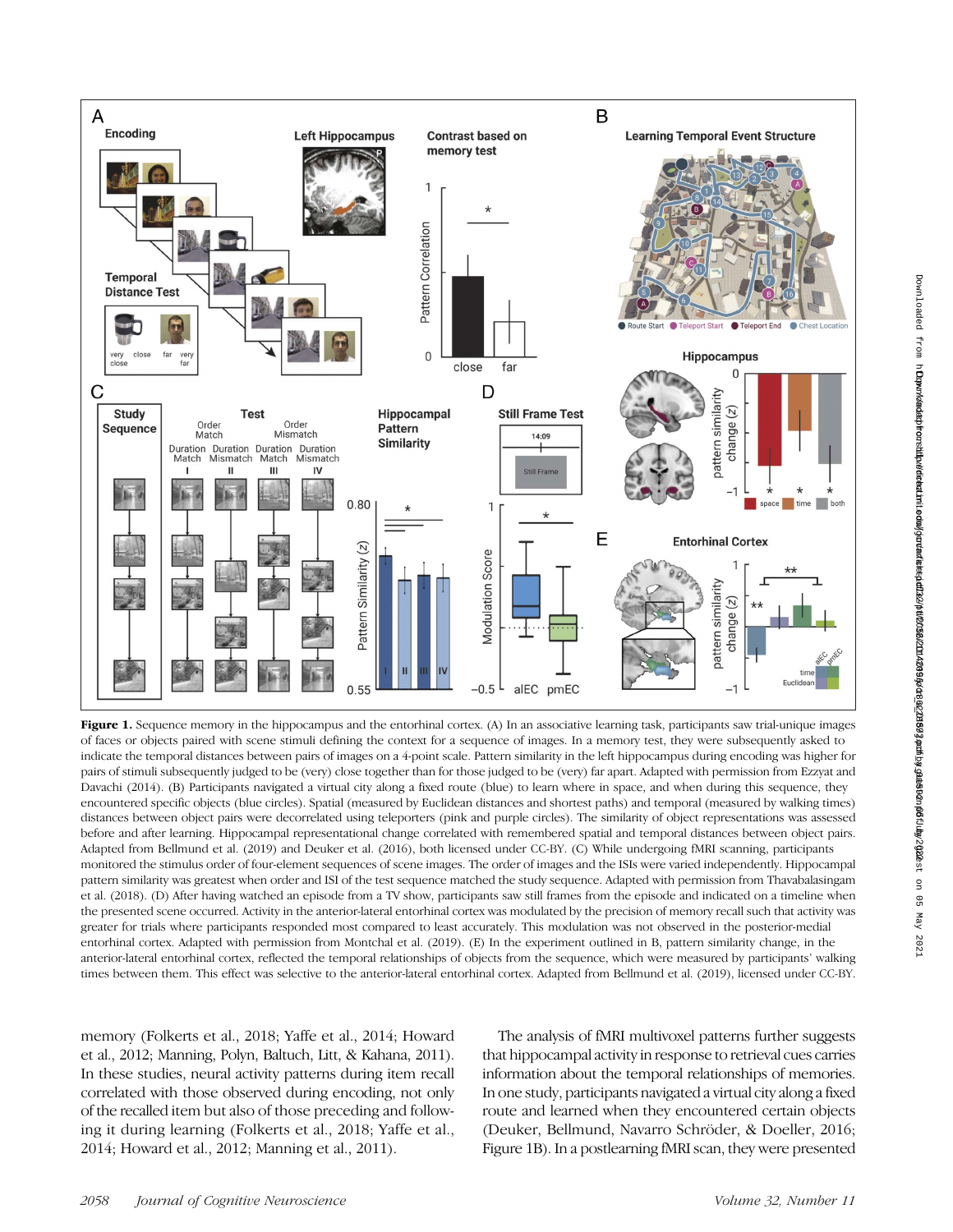with images of these objects in random order. Pattern similarity in the anterior hippocampus correlated negatively with the temporal distances by which participants remembered the objects to be separated. Relative to a prelearning baseline scan, the representations of pairs of objects that were remembered as being close in time became more similar, whereas objects separated by large temporal distances became more dissimilar (Deuker et al., 2016). Consistent results were observed in a study in which participants judged temporal relations of location triads, visited in a delivery task (Kyle, Smuda, Hassan, & Ekstrom, 2015). Furthermore, the relationship between multivoxel pattern similarity in the anterior hippocampus and the temporal distances of events was also demonstrated in a study in which participants viewed photographs of real-life events, which were taken with life-logging devices over the course of a month. This provides encouraging evidence suggesting that the anterior hippocampus represents temporal relations also between naturalistic events encountered outside the controlled setting of laboratory studies (Nielson, Smith, Sreekumar, Dennis, & Sederberg, 2015). Furthermore, hippocampal activity patterns have been shown to reflect conjunctions of item information and sequence position (Hsieh, Gruber, Jenkins, & Ranganath, 2014). Collectively, these studies suggest that hippocampal activity patterns during retrieval carry information about the relative sequence position at which different events were encountered.

One possibility for how such effects could arise is that related events are reactivated when recalling a memory. In line with this, during recency judgments, lower classifier evidence for the visual category of two items has been reported, if these items were separated by items from a different compared to the same category in the encoding sequence (DuBrow & Davachi, 2014). Classifier evidence was correlated with multivoxel pattern similarity during retrieval and encoding of intervening items from the same category. Together with behavioral priming effects, this has been interpreted as reinstatement of associative links between items during memory recall of temporal relations (DuBrow & Davachi, 2014). Associative retrieval of related memories might explain why hippocampal representations at retrieval reflect temporal relationships.

Despite our lives progressing continuously, we typically remember segregated episodes from our experience. The Event Horizon Model describes how ongoing experience is segmented into sequences of discrete events (Radvansky & Zacks, 2014). Currently active event models influence mnemonic processing and are stored in long-term memory when event boundaries are encountered (Zacks, 2020; Radvansky & Zacks, 2014). Brain areas at different levels of the cortical hierarchy process event boundaries at varying timescales (Baldassano et al., 2017). Evidence suggests that event boundaries exert a strong influence on sequence memory, including memory for the order of events, as well as estimates of temporal distances and duration (Bangert, Kurby, Hughes, & Carrasco, 2019; Faber & Gennari, 2015, 2017; Ezzyat & Davachi, 2014; for a review, see Clewett,

DuBrow, & Davachi, 2019). In a study where participants watched a movie consisting of two interleaved narratives, reflecting alternative storylines involving the same characters and locations, hippocampal representations differentiated the two event sequences. Specifically, hippocampal multivoxel patterns diverged gradually as the narratives unfolded (Milivojevic, Varadinov, Grabovetsky, Collin, & Doeller, 2016). Notably, regions of the default network can integrate narrative information on timescales of around 30 sec, even when the hippocampus is severely damaged (Zuo et al., 2020). However, successful memory encoding and retrieval of event sequences might require interactions with the hippocampus. Consistent with the notion that the hippocampus supports the grouping of related events from a sequence, data from statistical learning paradigms demonstrate that multivoxel pattern representations of events likely to occur close in time become more similar after repeated exposure (Schapiro, Turk-Browne, Norman, & Botvinick, 2016; Schapiro, Kustner, & Turk-Browne, 2012). Activity profiles of the dentate gyrus are sensitive to repetitions of the same spatio-temporal sequence, in line with a role of the hippocampus in discriminating different sequences (Azab, Stark, & Stark, 2014). Together, these data implicate the hippocampus in both relating elements of a sequence to each other and distinguishing different sequences separated by event boundaries.

# INCORPORATING DURATION IN HIPPOCAMPAL SEQUENCE PROCESSING

The above findings establish a central role for the hippocampus in tracking sequences of events for episodic memory. However, the fidelity with which event sequences are represented in the hippocampus is less clear. Behavioral work suggests that the durations of sequence elements can be accurately remembered for events that can be recollected (Brunec, Ozubko, Barense, & Moscovitch, 2017). Under most circumstances, events separated by a longer temporal interval are also separated by a larger number of intervening events. This makes it difficult to study whether and how information about the relative duration of events or the precise intervals separating sequence elements influences hippocampal sequence processing. Nevertheless, recent evidence suggests that the hippocampus processes time intervals and that it potentially incorporates duration information in sequence representations.

The discovery of sequentially active cells in rodents is central to the notion that the hippocampus forms precise representations of intervals. These cells were described in animals running in place throughout the delay periods of working memory tasks (MacDonald, Lepage, Eden, & Eichenbaum, 2011; Pastalkova, Itskov, Amarasingham, & Buzsáki, 2008). Over the course of the delay, these cells fire in a fixed sequence. In different repetitions of the interval, the same cells become active at approximately the same points in time, with respect to the beginning of the delay. Hence, these cells are often referred to as time cells (Eichenbaum, 2014;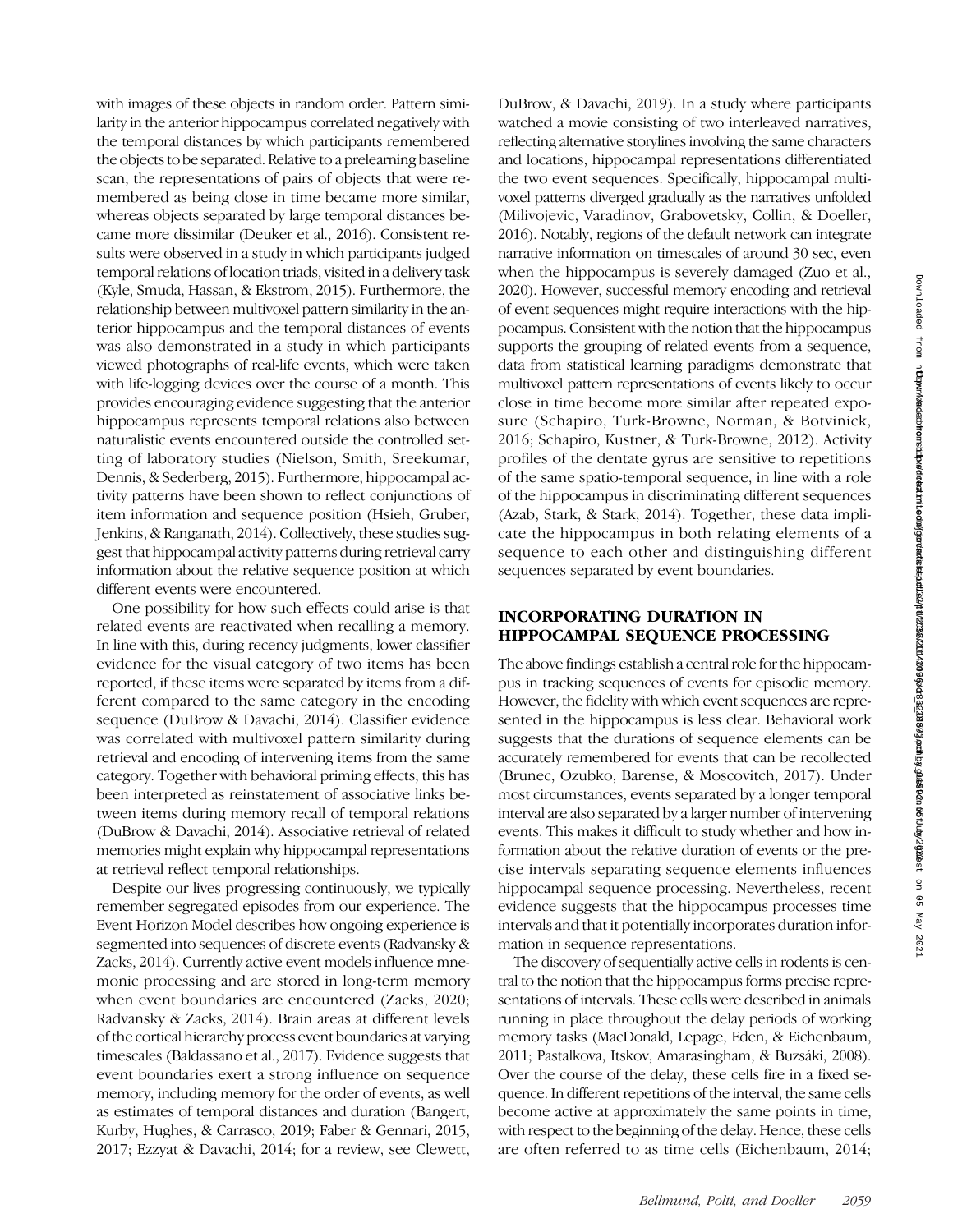MacDonald et al., 2011). Building on the fine-grained information these cell assemblies carry about elapsed time, time cells have been suggested as a potential mechanism to incorporate temporal information in episodic memory (for review, see Eichenbaum, 2014, 2017). Currently, this is a difficult idea to test as conscious recollection of past experiences is extremely difficult, if not impossible, to assess in animals. Theoretical accounts have linked properties of time cells to a scale-invariant compression of memory for time, which could allow them to serve as a mechanism for temporal coding at different timescales (Liu, Tiganj, Hasselmo, & Howard, 2019; Howard, 2018). Thus, time cells could equip hippocampal sequence representations with duration information.

In line with the idea that the hippocampus enables duration encoding, recent studies of amnesic patients with damage to the medial temporal lobe suggest that the hippocampus contributes to duration estimates (Palombo et al., 2020; Palombo & Verfaellie, 2017; Palombo, Keane, & Verfaellie, 2016). In one such study, patients watched videos and judged their durations in a forced-choice task. For videos of 4 min or more but not for short videos of 90 sec or less—the patients responded less accurately than matched control participants (Palombo et al., 2016). Next to this contribution to prospective duration estimates in the context of long intervals, damage to the medial temporal lobe also impairs duration estimates in the range of seconds, if events are part of a sequence (Palombo et al., 2020). Here, participants watched pinwheels spin for variable durations. This was followed by test stimuli moving for the same or a different amount of time. Amnesic patients performed worse than matched controls. Notably, this effect only emerged for durations that were part of a sequence of two spins and not for the duration of individual events (Palombo et al., 2020). Together, these data suggest hippocampal damage can impair memory for the duration of event sequences or the individual elements of a sequence.

Converging evidence from neuroimaging studies further demonstrates that hippocampal responses to stimulus sequences are sensitive to duration information (Thavabalasingam, O'Neil, Tay, Nestor, & Lee, 2019; Thavabalasingam, O'Neil, & Lee, 2018; Barnett, O'Neil, Watson, & Lee, 2014). Specifically, these studies manipulated the duration of intervals separating the elements of image sequences. Contrasting hippocampal activity patterns from a study sequence with the subsequent test sequence revealed higher pattern similarity when stimulus order and ISIs at test matched. Pattern similarity was lower if test sequences consisted of the same stimuli in identical order, but with changed ISIs (Thavabalasingam et al., 2018; Figure 1C). Follow-up work demonstrated a similar effect in an adaptation of the paradigm to long-term memory (Thavabalasingam et al., 2019). Participants studied four sequences of three images each. The same or different stimuli were presented with the same or different ISIs. During later recall, individual sequences could be decoded from activity patterns in the anterior hippocampus, whereas the classification of interval duration and stimulus identity alone did not exceed chance levels. This suggests that the anterior hippocampus combines information about stimulus identity and duration (Thavabalasingam et al., 2019). Together, these studies suggest that the human hippocampus is sensitive to the duration of intervals separating the individual elements of sequences (Lee, Thavabalasingam, Alushaj, Çavdaroğlu, & Ito, 2020).

In summary, the hippocampus is involved in encoding and retrieving temporal information (Lieberman et al., 2017; DuBrow & Davachi, 2016; Ekstrom et al., 2011; Tubridy & Davachi, 2011; Jenkins & Ranganath, 2010; Lehn et al., 2009; Ross et al., 2009; Ekstrom & Bookheimer, 2007). This is in line with its well-established role in tracking sequences and its sensitivity to event boundaries that separate different sequences of events (Clewett et al., 2019). Hippocampal activity patterns reflect the temporal relations of different events (Deuker et al., 2016; Nielson et al., 2015). One interesting question concerns how faithful and precise hippocampal representations of temporal relations are. On the one hand, biases in pattern similarity for events with identical underlying temporal relationships have been linked to differences in memory for these relations (Jenkins & Ranganath, 2016; DuBrow & Davachi, 2014; Ezzyat & Davachi, 2014). On the other hand, recent work emphasizes that the hippocampus is also sensitive to the precise timing between events within a sequence (Lee et al., 2020; Palombo et al., 2020; Thavabalasingam et al., 2018, 2019).

# ENTORHINAL CORTEX CONTRIBUTIONS TO SEQUENCE MEMORY

Most cortical inputs are relayed to the hippocampus via the entorhinal cortex (for reviews, see, e.g., Witter, Doan, Jacobsen, Nilssen, & Ohara, 2017; Witter, Kleven, & Flatmoen, 2017; van Strien, Cappaert, & Witter, 2009). This raises the possibility that the entorhinal cortex also contributes to sequence memory. However, its role has long been unclear. An early study observed that the entorhinal cortex is sensitive to violations of learned stimulus sequences. For example, it responded more strongly to the latter items of a four-item sequence, when these violated expectations based on the initial items of the sequence (Kumaran & Maguire, 2006b). Entorhinal activity also increased when encountering entirely unknown and novel sequences, whereas the hippocampus responded more selectively to violations of sequence expectations, rather than novelty per se (Kumaran & Maguire, 2006b). In line with overlapping representations of successive stimuli from probabilistic sequences, the entorhinal cortex might extract regularities from repeatedly encountered sequences (Garvert, Dolan, & Behrens, 2017).

However, how does the entorhinal cortex support the representation of event sequences for episodic memory? It is conceivable that the entorhinal cortex provides temporal information for sequence representations. Consistent with this, decorrelated activity patterns in the entorhinal cortex during sequence processing have been related to later memory for temporal intervals (Lositsky et al., 2016). Over the course of 25 min, participants listened to a science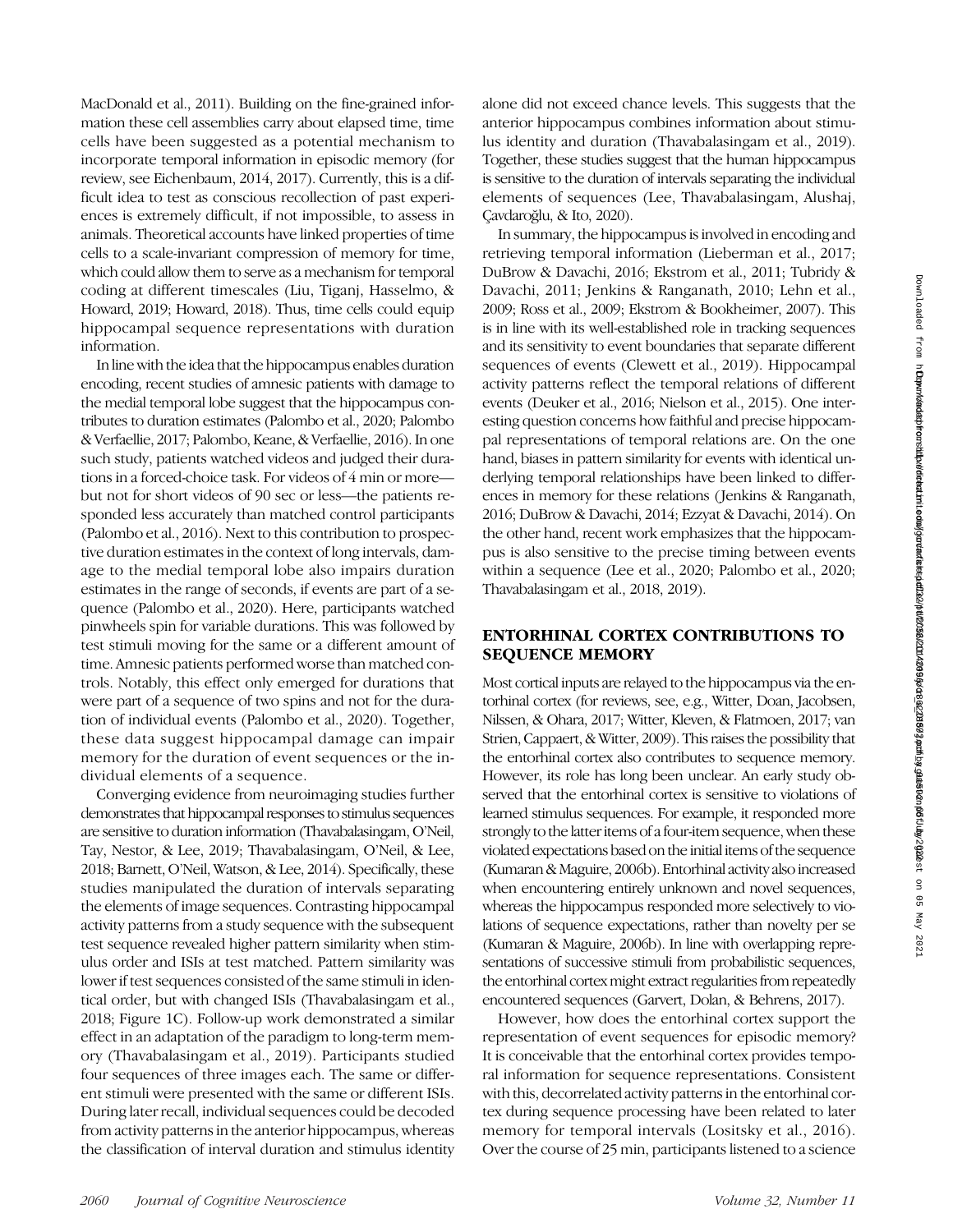fiction story while undergoing fMRI scanning. In a surprise memory test, they later estimated the time that passed between pairs of events from the story, which were separated by a constant temporal distance. During encoding, multivoxel patterns changed more strongly for events that participants remembered to be separated by larger time intervals. Furthermore, activity patterns in the entorhinal cortex changed particularly slowly in comparison to other brain regions (Lositsky et al., 2016). These findings are in line with contextual representations in the entorhinal cortex that slowly change over time, for example, through the encounter of different events (Lositsky et al., 2016; Howard et al., 2005).

Anatomically, the entorhinal cortex is typically subdivided into two subregions: the lateral and medial entorhinal cortex in rodents (Witter, Doan, et al., 2017; van Strien et al., 2009). In humans, these correspond to the anterior-lateral and posterior-medial portions of the entorhinal cortex (Maass, Berron, Libby, Ranganath, & Düzel, 2015; Navarro Schröder, Haak, Zaragoza Jimenez, Beckmann, & Doeller, 2015). Do the entorhinal subregions differentially contribute to temporal processing or sequence memory? One recent study suggests that the rodent lateral entorhinal cortex in particular carries temporal information during ongoing behavior (Tsao et al., 2018). Neural activity was recorded from the entorhinal cortex of navigating rats. For a subset of cells in the lateral entorhinal cortex, activity patterns were characterized by ramping activity with firing rates increasing or decreasing with different time constants (Tsao et al., 2018). Temporal epochs could be decoded from population activity at multiple timescales, notably with greater accuracy in the lateral compared to the medial entorhinal cortex and hippocampus. Importantly, this temporal information was suggested to arise through the integration of experience from ongoing behavior and internal states, rather than from an explicit clocking mechanism (Tsao et al., 2018). The lateral entorhinal cortex might thus provide an inherent code for the temporal progression of experience, which could potentially subserve the formation of sequence representations for episodic memory (Sugar & Moser, 2019; Tsao et al., 2018; Tsao, 2017).

This potential role of the lateral entorhinal cortex in sequence memory has been investigated in humans. Importantly, recent neuroimaging studiesindeedimplicated the anterior-lateral subregion of the human entorhinal cortex in sequence memory (Bellmund, Deuker, & Doeller, 2019; Montchal, Reagh, & Yassa, 2019), thus offering a novel perspective on the role of the entorhinal subregions in episodic memory. In one study, participants were shown snapshots from an episode of a sitcom and were asked to indicate when, over the course of the episode, they had seen each scene (Montchal et al., 2019). The anterior-lateral entorhinal cortex, together with a network of brain regions including the hippocampus, the medial pFC, posterior cingulate cortex, and angular gyrus, was more engaged when more accurately recalling the temporal position of a scene (Figure 1D). Notably, the posterior-medial entorhinal cortex was not modulated by memory accuracy (Montchal et al., 2019). These findings suggest that anterior-lateral entorhinal cortex activity supports mnemonic precision for when specific events occurred during a sequence.

What contribution does the anterior-lateral entorhinal cortex make to sequence memory? Pattern similarity analyses suggest that it carries information about the temporal relationships between events of a sequence (Bellmund et al., 2019). In the experiment, originally described in Deuker et al. (2016) and briefly outlined above, participants learned a sequence of events defined by the objects encountered when navigating a route through a virtual city (Bellmund et al., 2019). Later, participants saw images of these objects in random order while undergoing fMRI scanning. Remarkably, the multivoxel pattern similarity between object pairs reflected the temporal distance between when the respective objects were encountered (Figure 1E). Objects encountered at nearby sequence positions became representationally more similar compared to objects at distant sequence positions. This effect was specific to the anterior-lateral entorhinal cortex and temporal distances. More specifically, it was neither observed for spatial distances, measured by Euclidean distances or the lengths of the shortest paths between positions, nor was it detectable in the posterior-medial subregion. Importantly, entorhinal pattern similarity was related to the order in which participants recalled the events during a subsequent and unexpected memory test. Participants, in whom entorhinal pattern similarity resembled the sequence structure more closely, tended to recall objects together, which were originally encountered in temporal proximity. Furthermore, the timeline of events could be reconstructed from multivoxel patterns in the anterior-lateral entorhinal cortex (Bellmund et al., 2019). Together, these findings suggest that anterior-lateral entorhinal cortex forms holistic representations of the temporal relations between different elements in an event sequence.

In sum, the evidence described above allows us to view the role of the entorhinal cortex in sequence memory from a new angle. Specifically, these findings suggest the lateral entorhinal cortex and its human homologue, the anterior-lateral entorhinal cortex, to be particularly relevant for memory of event sequences. Ramping cell activity and population drift in this region carry precise temporal information. Decaying traces of prior experience in the entorhinal cortex (Bright et al., 2019; Tsao et al., 2018) could provide information about how long ago prior events occurred. Such a mechanism is well suited for episodic memory because temporal information inherently arises from experience rather than requiring repeated exposure or training. Consequently, temporal relations can be incorporated in mnemonic representations of event sequences. At retrieval, representations of individual elements might thus reflect temporal interrelations of the events comprising a sequence.

## TEMPORAL SCALING OF EPISODIC MEMORY SEQUENCES

The capacity to represent temporal information embedded in the environment extends far beyond sequence memory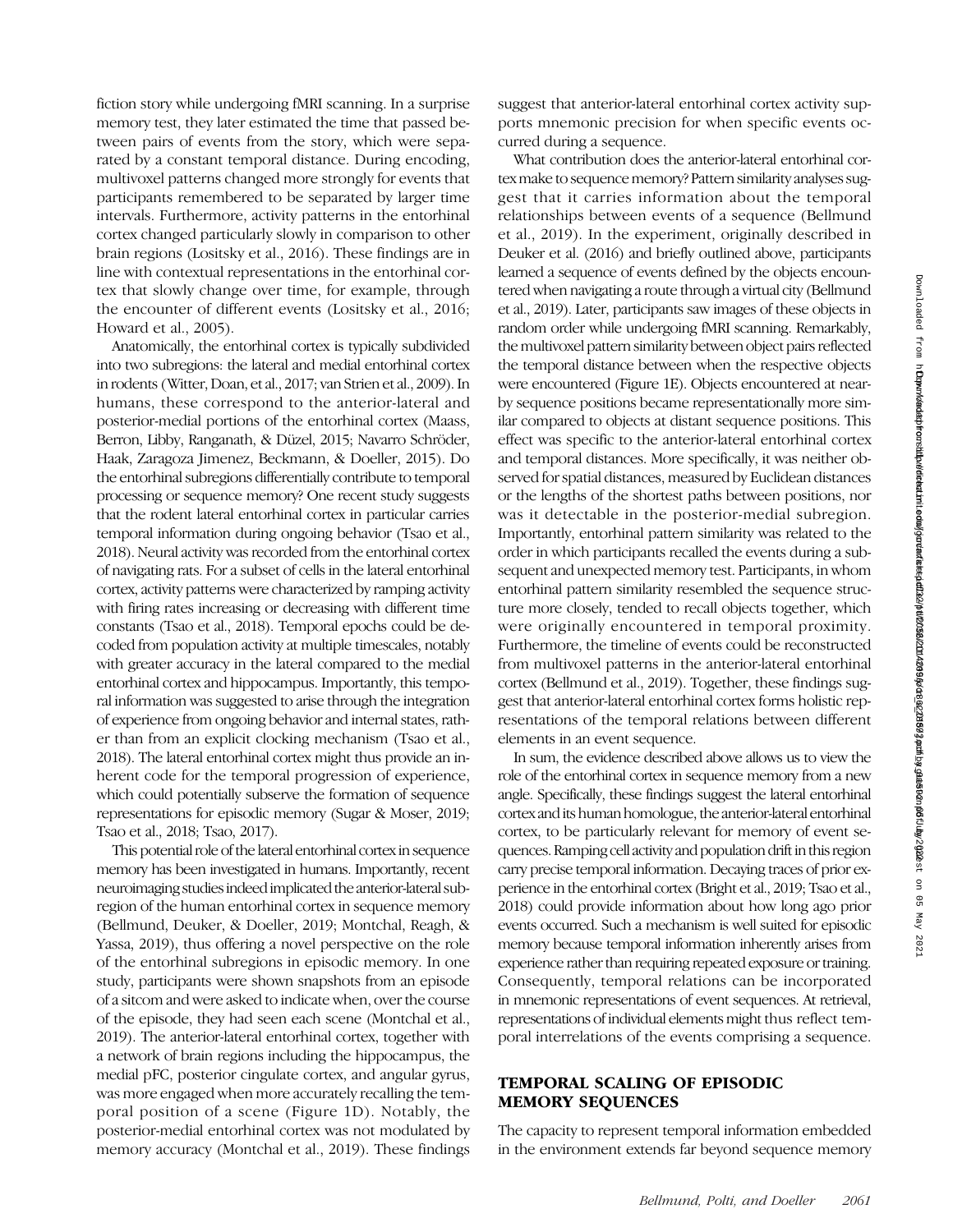in the hippocampal–entorhinal region. Precise timing is crucial for many behaviors that do not centrally rely on the medial temporal lobe. For example, dancing tango requires the execution of a motor sequence consisting of different steps. Notably, research on sensory and motor timing has uncovered cellular and network mechanisms underlying temporal computations in different brain regions including the basal ganglia and the cerebellum as well as sensory and motor cortices (Paton & Buonomano, 2018). Once the temporal structure of such a sequence is well learned, "temporal scaling"—the flexible adaptation of the speed of a sequence in response to internal or external demands—becomes possible (Hardy, Goudar, Romero-Sosa, & Buonomano, 2018; Remington, Egger, Narain, Wang, & Jazayeri, 2018; Lerner, Honey, Katkov, & Hasson, 2014; Gütig & Sompolinsky, 2009). Analysis of population activity in the frontal cortex of macaques, performing a time-interval reproduction task, demonstrates the scaling effect on the neural level (Wang, Narain, Hosseini, & Jazayeri, 2018). There were two contrasting aspects of the scaling effect. Although the shape of the trajectories in neural space was similar for trials with the same target interval, the speed at which activity evolved along the trajectories depended on the produced duration (Figure 2A). However, it is unclear if temporal scaling is observed in episodic memory networks in a manner similar to what has been observed in other cognitive domains (Remington, Narain, Hosseini, & Jazayeri, 2018; Wang et al., 2018; Mello, Soares, & Paton, 2015; Lerner et al., 2014).

To support flexible temporal scaling, a neural ensemble in the hippocampal–entorhinal region would need to (1) reflect the temporal patterns elicited by externally or internally generated sequences of stimuli upon recall and (2) temporally scale the retrieved patterns to flexibly replay the sequence at different speeds (Figure 2B). Temporal scaling of a sequence of events can be advantageous in everyday life (Boyer, 2008; Schacter, Addis, & Buckner, 2007; Suddendorf & Corballis, 2007). Consider the way from your office to the exit of the building. Imagine realizing that you lost your keys on your way to the office. You might mentally traverse your memory of arriving at work that day, at a slow pace, to figure out where you may have dropped the keys, in between locking your bike and entering your office. Conversely, in case of a fire emergency, you need to quickly plan an escape route to leave the building and therefore need to replay the trajectory at a fast pace.

Temporal compression appears to occur automatically when event sequences are retrieved from memory. Behavioral experiments provide evidence that recalled sequences progress at a faster rate than the original experience. These studies suggest that recall is particularly compressed when few contextual changes are recalled, such as turns, or when spatially coherent images of a route can be mentally replayed (Arnold, Iaria, & Ekstrom, 2016; Bonasia, Blommesteyn, & Moscovitch, 2016). Conversely, compression is less pronounced when details of goal-directed actions—during which context is relatively constant—are remembered ( Jeunehomme & D'Argembeau, 2019; Jeunehomme, Folville, Stawarczyk,



Figure 2. Temporal scaling of a sequence memory. (A, left) Time production task. Macaques rested their hand on a button and focused their gaze on a square fixation spot. A trial started with a color cue indicating the target interval (red: short, 800 msec; blue: long, 1500 msec). After a random delay, a white ring appeared around the fixation spot indicating the onset (Set) of the production interval (Tp). The offset of Tp was marked by the animal's response (a button press). A juice reward was given for accurate responses. (Right) Neural population activity of frontal cortex during Tp projected onto the first three principal components (PCs). The evolution of the network state over time forms a path from "Set" to "Response." The trajectory of population activity follows a path of similar shape for different Tps belonging to the short (warm colors) or long (cold colors) interval. Note that the progression speed of the trajectory (diamond shows 700 msec after Tp onset) depends on the length of Tp. Adapted from Wang et al. (2018), licensed under [CC-BY](https://creativecommons.org/by/4.0/). (B, left) Schematic representation of the proposed temporal scaling of an episodic memory sequence. (Top) Sequence of events ("A"–"E") progressing over the course of 60 sec (color gradient). (Bottom) The same sequence of events can be compressed in time (45 sec), allowing an agent to mentally traverse it at a faster speed. The triangles represent 30 sec from the sequence onset. (Right) State-space representation of a population trajectory during the mental traversal of the sequence of events depicted in the left panel. The low-dimensional population trajectory is projected onto three dimensions for visualization purposes. "A" and "E" represent the onset and offset of the event sequence, respectively. The color gradient reflects the sequence progression over time. In an episodic memory network subserving temporal scaling, the traversal of a mental sequence of events at different paces would be reflected in state space by trajectories with an identical shape but differing speeds. The triangles represent 30 sec from sequence onset for the original episode (pink) and for the compressed version of it (magenta).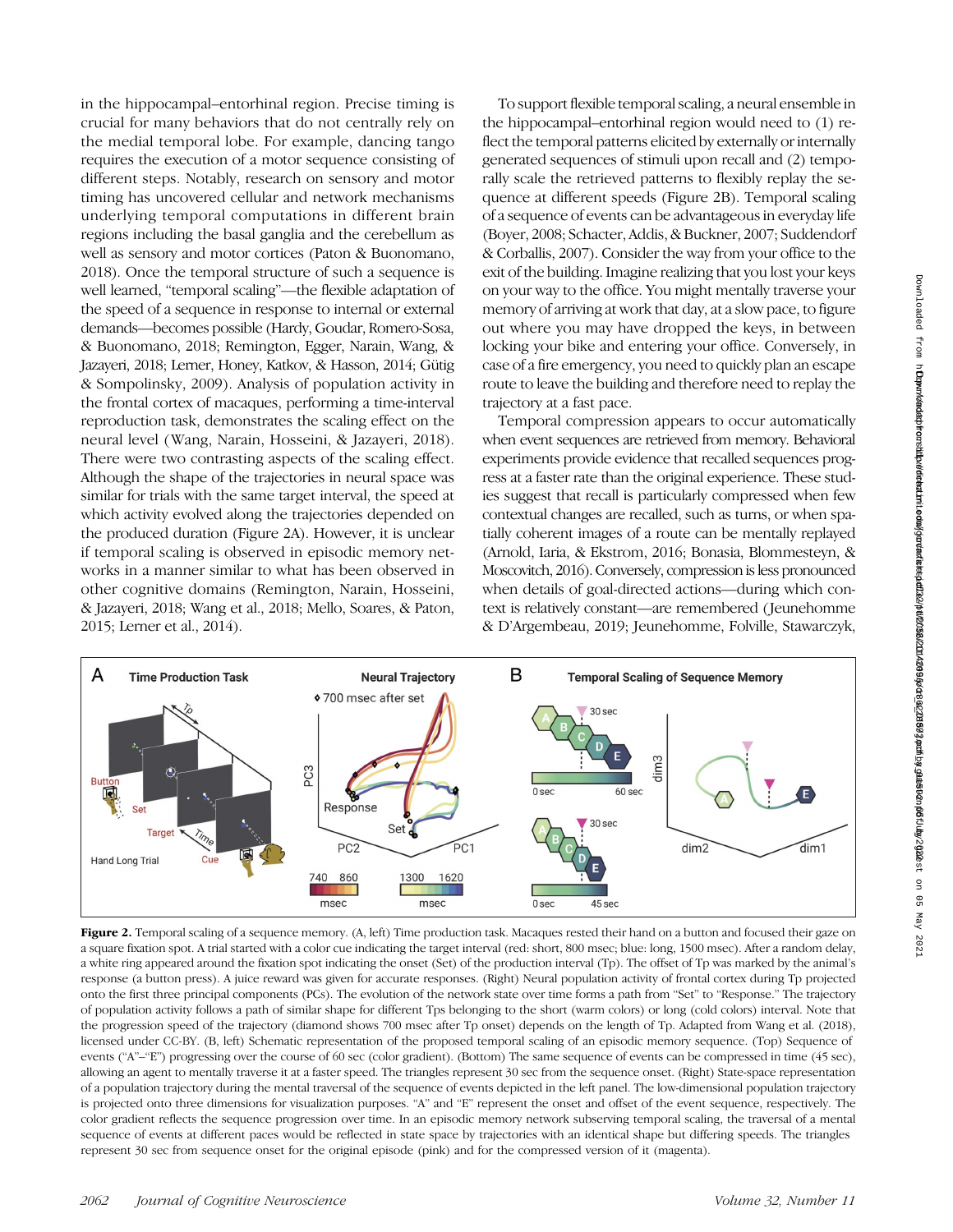Van der Linden, & D'Argembeau, 2018). Indeed, the temporal compression of episodic recall is reduced when experience is segmented into more fine-grained events ( Jeunehomme & D'Argembeau, 2020). These findings are in line with the role of contextual boundaries in delineating event sequences (Bangert et al., 2019; Clewett et al., 2019; Faber & Gennari, 2015, 2017). Moreover, neuroimaging studies show variations in the amount of temporal compression between participants (Chen et al., 2017), and there is evidence suggesting that the variable duration of memory reactivation is because of participants skipping sequence elements (Michelmann, Staresina, Bowman, & Hanslmayr, 2019). In contrast, duration estimates for recalling a life-threatening situation are expanded (Stetson, Fiesta, & Eagleman, 2007).

Clues about a potential role of the hippocampus in the scaling of neural activity sequences for episodic memory are provided by studies of spatial coding. A sequence of place cells in the hippocampus will become active as an animal traverses its environment. Notably, comparable hippocampal sequences have been observed in various situations and experiments in rodents. Such studies have shown that time-varying activity of cell assemblies in the hippocampal–entorhinal region can be driven by either endogenous (self-organized patterning) or exogenous (environmental and/or self-motion cues) mechanisms (Buzsáki & Tingley, 2018; Tsao et al., 2018; Aronov, Nevers, & Tank, 2017; Friston & Buzsáki, 2016; Kay et al., 2016; Kraus et al., 2015; Modi, Dhawale, & Bhalla, 2014; Kraus, Robinson, White, Eichenbaum, & Hasselmo, 2013; MacDonald et al., 2011; Pastalkova et al., 2008). The sequential firing of cells during a trajectory through space has been related to interval timing (Issa, Tocker, Hasselmo, Heys, & Dombeck, 2020) as well as to the representation of a sequence of events (Friston & Buzsáki, 2016; Buzsáki, Peyrache, & Kubie, 2014; Buzsáki & Moser, 2013; Hasselmo, 2009; Byrne, Becker, & Burgess, 2007). In line with the latter, studies using fMRI demonstrate that hexadirectional activity modulations in the human entorhinal cortex, elicited during active virtual navigation (Doeller, Barry, & Burgess, 2010), are also present when participants simulate trajectories through space during imagined navigation (Bellmund, Deuker, Navarro Schröder, & Doeller, 2016; Horner, Bisby, Zotow, Bush, & Burgess, 2016). Hippocampal activity sequences might underlie memory for episodes unfolding in time.

To speed up or slow down the progress through an episodic memory sequence, a neural network needs to first learn the sequence and then reproduce its temporal structure. Rodent studies demonstrate that learned sequences of traveled paths, represented by an evolving assembly of hippocampal neurons, can be reactivated spontaneously during wakeful rest or sleep (Karlsson & Frank, 2009; Nádasdy, Hirase, Czurkó, Csicsvari, & Buzsáki, 1999; Wilson & McNaughton, 1994). An important feature of this replay of past experiences is the temporal compression of the reactivated activity patterns. In rodents, the average speed of a replayed hippocampal sequence at wakeful rest tends to be ∼20 times faster than the experienced one, ranging between 100 and 300 msec (Ólafsdóttir, Bush, & Barry, 2018; Pfeiffer & Foster, 2015;

Davidson, Kloosterman, & Wilson, 2009; Diba & Buzsáki, 2007; Lee & Wilson, 2002). Notably, neural correlates of the replay of learned sequences have been observed in humans (Wimmer, Liu, Vehar, Behrens, & Dolan, 2020; Liu, Dolan, Kurth-Nelson, & Behrens, 2019; Michelmann et al., 2019; Kurth-Nelson, Economides, Dolan, & Dayan, 2016). Recent studies suggest these decoded sequential patterns, which reflect previous nonspatial experiences, may originate from hippocampal activity (Liu, Dolan, et al., 2019; Schuck & Niv, 2019).

The aforementioned evidence supports the idea that cell assemblies in the hippocampus can reproduce temporally structured activity patterns at faster speeds. However, they do not fully demonstrate that evolving neural ensembles in the hippocampal–entorhinal region are temporally scalable because it is unclear whether their speed can be flexibly adapted. During sensorimotor tasks, cell assembly sequences in the striatum of rats (Gouvêa et al., 2015), or the frontal cortex of monkeys (Remington, Narain, et al., 2018; Wang et al., 2018), are able to adapt their rate of change in response to external or internal demands. A similar observation has been reported in the medial entorhinal cortex of mice performing an instrumental timing task. Specifically, the animals' response timing correlated with the sequence progression speed of a population of neurons in the medial entorhinal cortex (Heys & Dombeck, 2018). Despite a growing amount of studies on human spontaneous replay (Liu, Dolan, et al., 2019; Michelmann et al., 2019; Schuck & Niv, 2019; Kurth-Nelson et al., 2016), systematic variations in the speed of neural activity sequences during replay and memory recall have, to the best of our knowledge, not been studied. Hence, it remains to be tested whether it is possible to alter the speed of progression through hippocampal activity sequences in response to internal or external demands. Investigating the correspondence between episodic memory retrieval and spontaneous replay could help researchers determine how memories are both voluntarily and implicitly temporally scaled.

How could the rate of change of an episodic memory sequence be controlled? One possibility is that, in the same way as running velocity adjusts the transition time between hippocampal place cell ensembles within the theta cycle (Maurer, Burke, Lipa, Skaggs, & Barnes, 2012), an internally generated signal could adjust the rate of change of this evolving neural population state (Buzsáki, 2019; Buzsáki & Tingley, 2018). Evidence consistent with this idea comes from studies showing that changes in internal states such as attention (Polti, Martin, & van Wassenhove, 2018), emotions (Droit-Volet, 2013), or even body temperature (Hancock, 1993) influence duration estimates. Interestingly, recent work on a time-cell model has demonstrated how the temporal scale of a sequence can be modified, resulting in sequences progressing at different speeds (Liu, Tiganj, et al., 2019). Similar temporal rescaling was observed in a subset of time cells after changes of the delay duration, although most cells unpredictably changed their activity profile in response to this alteration (MacDonald et al., 2011). Notably, temporal scaling of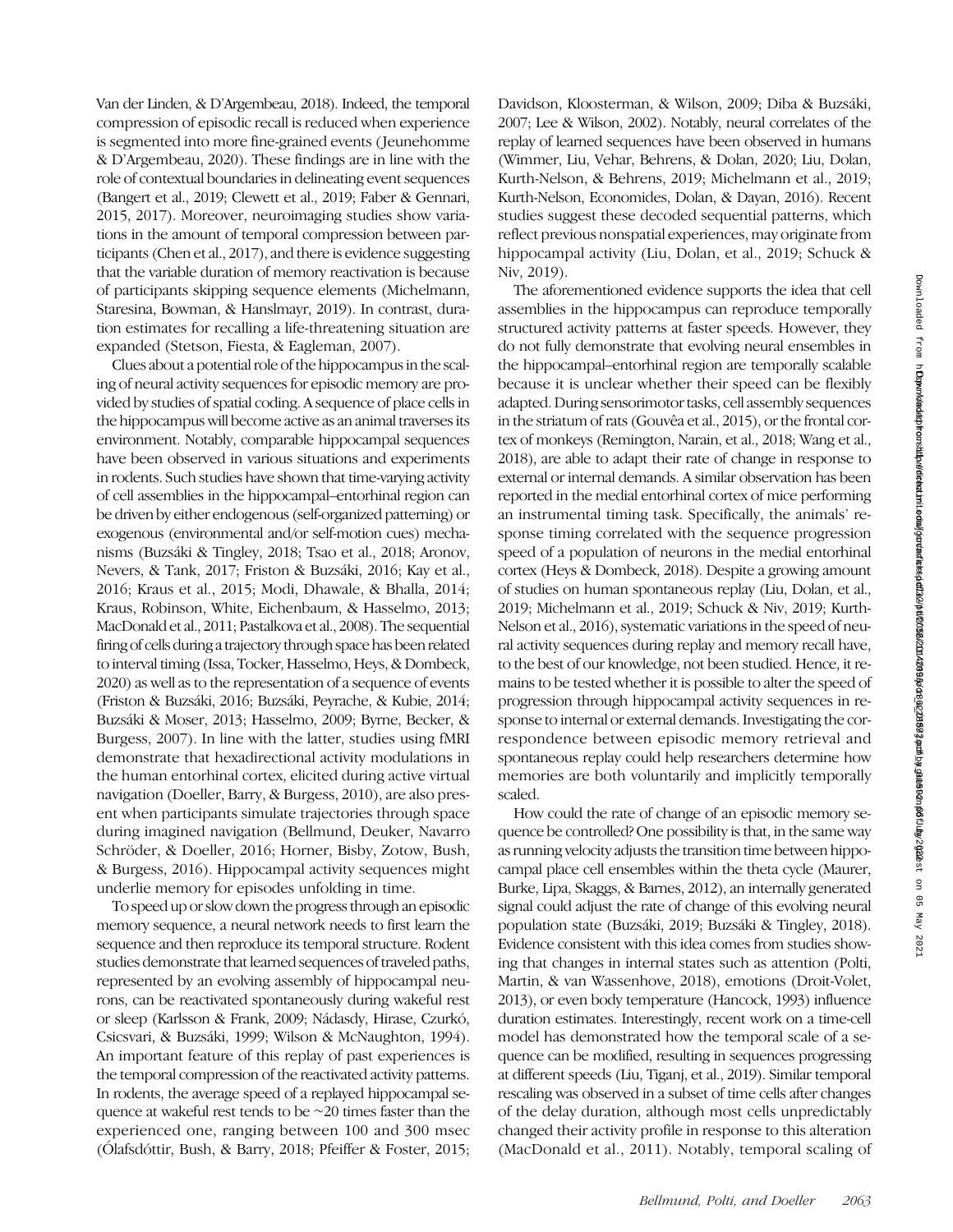sequence memories might be reflected in changes of the speed at which mnemonic trajectories are traversed (Buzsáki et al., 2014; Buzsáki & Moser, 2013; Hasselmo, 2009; Byrne et al., 2007).

Taken together, the available experimental evidence suggests that the temporal scaling of episodic memory sequences can be supported by the population activity of neurons in the hippocampal–entorhinal region. Future research could build on this new perspective and aim to understand the mechanisms that drive the flexible dynamics of this mnemonic network. Furthermore, it would help to elucidate how humans are able to voluntarily stretch or compress episodic memories and which role the hippocampus and entorhinal cortex play in the temporal scaling of event sequences.

#### OUTSTANDING QUESTIONS

In this review, we have summarized the established role of the hippocampus in temporal processing and incorporated recent evidence demonstrating contributions of the entorhinal cortex to sequence memory. In the following, we outline some questions that emerge from this new perspective on the medial temporal lobe memory system. The first question concerns the way the hippocampus and entorhinal cortex interact when processing sequences of events. Theoretical work has, for instance, demonstrated that time cells in the hippocampus might arise from entorhinal time ramping cells or decaying traces of prior experience (Liu, Tiganj, et al., 2019; Rolls & Mills, 2019; Howard et al., 2014; Shankar & Howard, 2012), yielding testable predictions for future studies. With respect to human memory, elucidating commonalities and differences between hippocampal and entorhinal representations poses an intriguing question along with the challenge of understanding how they emerge during learning.

Although we focused mostly on the lateral entorhinal cortex, prior work has also reported temporal coding in the medial entorhinal cortex. For example, grid cells are sensitive to elapsed time as well as distance while running in place (Kraus et al., 2015). Furthermore, cell populations sensitive to specific time points of a delay, during which the animal was immobile, have also been described in the medial entorhinal cortex (Heys & Dombeck, 2018). Whether and how the medial entorhinal cortex contributes to human memory of temporal relations remains to be understood. With respect to the interplay between the hippocampus and medial entorhinal cortex, there is conflicting evidence concerning the relevance of the medial entorhinal cortex for hippocampal time cells. Whereas one study reported destabilized time cell sequences after transient optogenetic inactivation of the medial entorhinal cortex (Robinson et al., 2017), more recent work observed no effects of medial entorhinal cortex lesions on time cells (Sabariego et al., 2019). A better understanding of the influence of the medial entorhinal cortex on temporal codes in the hippocampus, in animal models,

could help to generate more precise predictions to dissect their potential interplay in human sequence memory.

We have discussed evidence that the hippocampus supports the representation of temporal relations, particularly its anterior portion. However, a better understanding is needed of the role different hippocampal subfields might play beyond functional segregation along its long axis. Studies in rodents have uncovered changes in the activity patterns of cells in CA1 and CA2, which might provide temporal context information for memory (Mau et al., 2018; Mankin, Diehl, Sparks, Leutgeb, & Leutgeb, 2015; Mankin et al., 2012; Manns, Howard, & Eichenbaum, 2007). In contrast, CA3 activity patterns are comparatively stable over time (Mankin et al., 2012, 2015). Recent evidence in humans suggests an overlapping representation of items from the same episode in CA1, whereas CA3 differentiated these items (Dimsdale-Zucker, Ritchey, Ekstrom, Yonelinas, & Ranganath, 2018). Given ongoing improvements of highresolution neuroimaging techniques, it will be interesting to further disentangle the roles of the different hippocampal subfields in human sequence memory.

Recent theoretical work has taken different perspectives on domain-general coding principles of the entorhinal cortex (Mok & Love, 2019; Behrens et al., 2018; Bellmund, Gärdenfors, Moser, & Doeller, 2018; Buzsáki & Tingley, 2018; Stachenfeld, Botvinick, & Gershman, 2017). In the medial entorhinal cortex, grid cells are thought to provide a distance function for cognitive spaces (Bellmund et al., 2018) and might extract structural information from transition statistics (Behrens et al., 2018). As alluded to above, this raises the question of how medial versus lateral entorhinal cortices are differentially involved in sequence memory. The lateral entorhinal cortex has been implicated in object processing (Knierim, Neunuebel, & Deshmukh, 2014; Tsao, Moser, & Moser, 2013; Deshmukh & Knierim, 2011), a function mirrored in some proposals (Behrens et al., 2018). Possibly, traces of prior events in the entorhinal cortex (Bright et al., 2019; Tsao et al., 2018) allow it to contribute information not only about item identities but also about temporal relationships between different sequence elements to memory. This might explain the involvement of the anterior-lateral entorhinal cortex in recent studies of episodic memory (Bellmund et al., 2019; Montchal et al., 2019). The medial entorhinal cortex has been suggested to play a central role in extracting structural information (Behrens et al., 2018). For example, the sequences of events unfolding on your way to work might share a similar structure across days. Notably, prior work has emphasized the role of a posterior-medial memory network in representing shared sequence structure (Cohn-Sheehy & Ranganath, 2017; Hsieh & Ranganath, 2015). Future research should aim to elucidate how different sequences, which might share a similar structure, are represented in the hippocampus and entorhinal cortex.

We have highlighted contributions of the hippocampus and the adjacent entorhinal cortex to sequence memory. Notably, the hippocampal–entorhinal system supports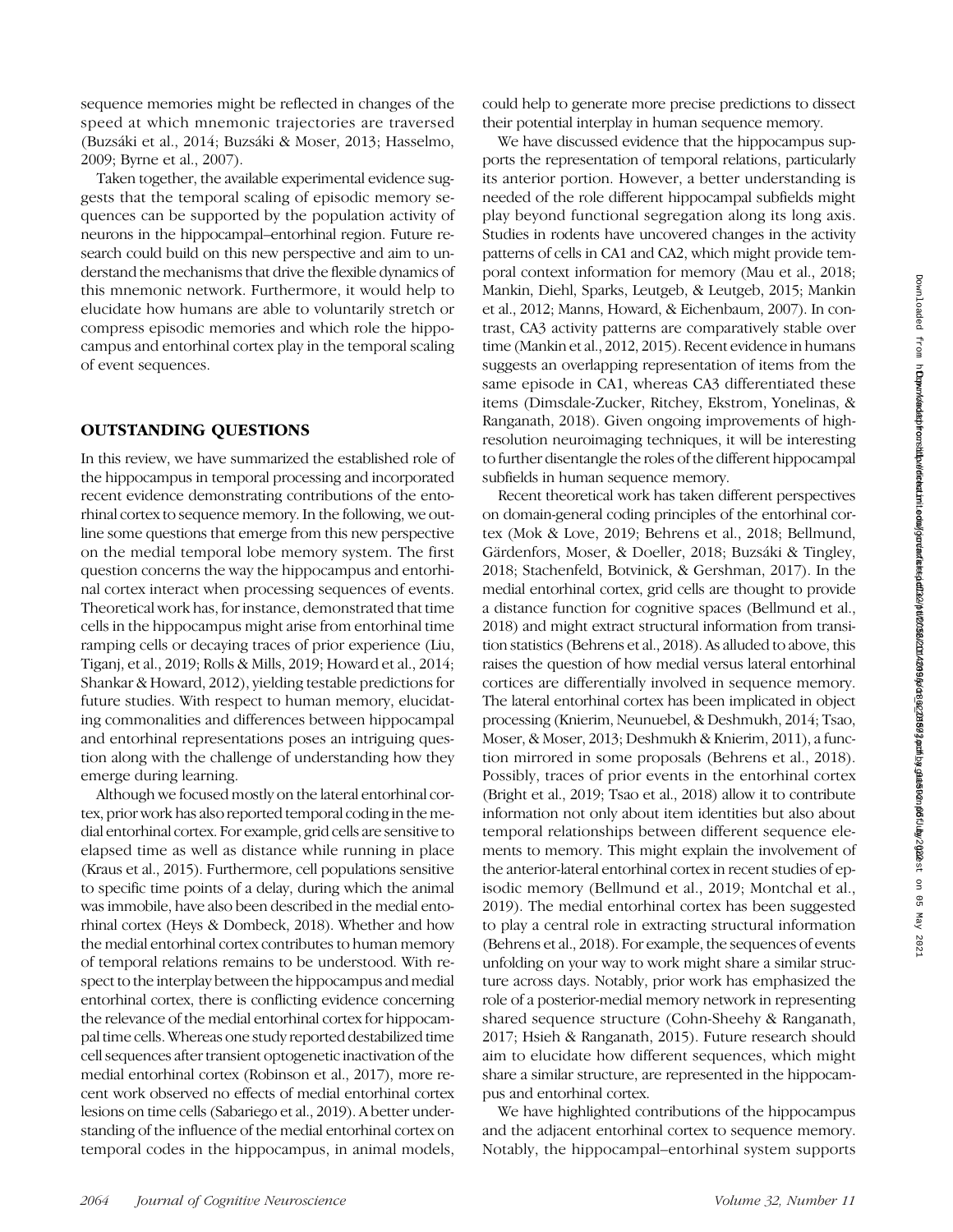episodic memory in close connection with cortical networks, which can integrate episodic information from the past 30 sec even when the hippocampus is damaged (Zuo et al., 2020). How temporal integration processes in cortical areas interact with the hippocampal–entorhinal region to create sequence memories remains to be understood.

#### **Conclusion**

In this review, we have focused on memory for event sequences. We have summarized influential findings demonstrating a role of the hippocampus in both the encoding and retrieval of sequence information. We have incorporated novel evidence implicating the entorhinal cortex in sequence memory to take a new perspective on the hippocampal–entorhinal memory system. Population signals well suited to provide temporal information for episodic memory have been discovered in the rodent lateral entorhinal cortex, and consistent with that, studies in humans have demonstrated the involvement of its homologue region in memory recall. Furthermore, we have discussed the idea of temporal scaling in the context of event sequences and described how flexibly adapting the speed of sequence progression could benefit episodic memory and mental simulation.

#### Acknowledgments

The authors thank Raphael Kaplan and Jørgen Sugar for helpful comments on a previous version of this article and Iván Andrés Davidovich for insightful discussions. C. F. D.'s research was supported by the Max Planck Society, the Kavli Foundation, the European Research Council (ERC-CoG GEOCOG 724836), the Centre of Excellence scheme of the Research Council of Norway–Centre for Neural Computation (223262/F50), the Egil and Pauline Braathen and Fred Kavli Centre for Cortical Microcircuits, and the National Infrastructure scheme of the Research Council of Norway–NORBRAIN (197467/F50). I. P. conceived the idea of temporal scaling in episodic memory and drafted the corresponding section of the manuscript. J. B. drafted the sections on sequence memory in the hippocampus and entorhinal cortex as well as the abstract, introduction, outstanding questions and conclusion. C. D. supervised the project. All authors provided critical feedback and contributed to the final manuscript.

Reprint requests should be sent to Jacob L. S. Bellmund, Department of Psychology, Max Planck Institute for Human Cognitive and Brain Sciences, Stephanstraße 1a, 04103 Leipzig, Germany, or via e-mail: bellmund@cbs.mpg.de or Ignacio Polti, Kavli Institute for Systems Neuroscience, Centre for Neural Computation, The Egil and Pauline Braathen and Fred Kavli Centre for Cortical Microcircuits, Norwegian University of Science and Technology, Olav Kyrres Gate 9, 7030 Trondheim, Norway, or via e-mail: ignacio.polti@ntnu.no.

#### REFERENCES

Arnold, A. E. G. F., Iaria, G., & Ekstrom, A. D. (2016). Mental simulation of routes during navigation involves adaptive temporal compression. Cognition, 157, 14-23. DOI: [https://](https://doi.org/10.1016/j.cognition.2016.08.009) [doi.org/10.1016/j.cognition.2016.08.009,](https://doi.org/10.1016/j.cognition.2016.08.009) PMID: [27568586](https://europmc.org/article/MED/27568586), **PMCID: [PMC5143185](https://www.ncbi.nlm.nih.gov/pubmed/PMC5143185)** 

- Aronov, D., Nevers, R., & Tank, D. W. (2017). Mapping of a non-spatial dimension by the hippocampal–entorhinal circuit. Nature, 543, 719–722. DOI: [https://doi.org/10.1038/](https://doi.org/10.1038/nature21692) [nature21692,](https://doi.org/10.1038/nature21692) PMID: [28358077,](https://europmc.org/article/MED/28358077) PMCID: [PMC5492514](https://www.ncbi.nlm.nih.gov/pubmed/PMC5492514)
- Azab, M., Stark, S. M., & Stark, C. E. L. (2014). Contributions of human hippocampal subfields to spatial and temporal pattern separation. Hippocampus, 24, 293-302. DOI: [https://](https://doi.org/10.1002/hipo.22223) [doi.org/10.1002/hipo.22223](https://doi.org/10.1002/hipo.22223), PMID: [24167043,](https://europmc.org/article/MED/24167043) PMCID: [PMC3933274](https://www.ncbi.nlm.nih.gov/pubmed/PMC3933274)
- Baldassano, C., Chen, J., Zadbood, A., Pillow, J. W., Hasson, U., & Norman, K. A. (2017). Discovering event structure in continuous narrative perception and memory. Neuron, 95, 709–721. DOI: <https://doi.org/10.1016/j.neuron.2017.06.041>, PMID: [28772125](https://europmc.org/article/MED/28772125), PMCID: [PMC5558154](https://www.ncbi.nlm.nih.gov/pubmed/PMC5558154)
- Bangert, A. S., Kurby, C. A., Hughes, A. S., & Carrasco, O. (2019). Crossing event boundaries changes prospective perceptions of temporal length and proximity. Attention, Perception, & Psychophysics, 82, 1459-1472. DOI: [https://](https://doi.org/10.3758/s13414-019-01829-x) [doi.org/10.3758/s13414-019-01829-x,](https://doi.org/10.3758/s13414-019-01829-x) PMID: [31410760](https://europmc.org/article/MED/31410760)
- Barnett, A. J., O'Neil, E. B., Watson, H. C., & Lee, A. C. H. (2014). The human hippocampus is sensitive to the durations of events and intervals within a sequence. Neuropsychologia, 64, 1–12. DOI: [https://doi.org/10.1016/j.neuropsychologia.](https://doi.org/10.1016/j.neuropsychologia.2014.09.011) [2014.09.011](https://doi.org/10.1016/j.neuropsychologia.2014.09.011), PMID: [25223466](https://europmc.org/article/MED/25223466)
- Behrens, T. E. J., Muller, T. H., Whittington, J. C. R., Mark, S., Baram, A. B., Stachenfeld, K. L., et al. (2018). What is a cognitive map? Organizing knowledge for flexible behavior. Neuron, 100, 490–509. DOI: [https://doi.org/10.1016/j.neuron.](https://doi.org/10.1016/j.neuron.2018.10.002) [2018.10.002](https://doi.org/10.1016/j.neuron.2018.10.002), PMID: [30359611](https://europmc.org/article/MED/30359611)
- Bellmund, J. L. S., Deuker, L., & Doeller, C. F. (2019). Mapping sequence structure in the human lateral entorhinal cortex. eLife, 8, e45333. DOI: <https://doi.org/10.7554/eLife.45333>
- Bellmund, J. L. S., Deuker, L., Navarro Schröder, T., & Doeller, C. F. (2016). Grid-cell representations in mental simulation. eLife, 5, e17089. **DOI:** <https://doi.org/10.7554/eLife.17089>
- Bellmund, J. L. S., Gärdenfors, P., Moser, E. I., & Doeller, C. F. (2018). Navigating cognition: Spatial codes for human thinking. Science, 362, eaat6766. **DOI:** [https://doi.org/10.1126/science.](https://doi.org/10.1126/science.aat6766) [aat6766](https://doi.org/10.1126/science.aat6766), PMID: [30409861](https://europmc.org/article/MED/30409861)
- Bonasia, K., Blommesteyn, J., & Moscovitch, M. (2016). Memory and navigation: Compression of space varies with route length and turns. Hippocampus, 26, 9-12. DOI: [https://doi.](https://doi.org/10.1002/hipo.22539) [org/10.1002/hipo.22539,](https://doi.org/10.1002/hipo.22539) PMID: [26418606](https://europmc.org/article/MED/26418606)
- Boyer, P. (2008). Evolutionary economics of mental time travel? Trends in Cognitive Sciences, 12, 219-224. DOI: [https://doi.](https://doi.org/10.1016/j.tics.2008.03.003) [org/10.1016/j.tics.2008.03.003](https://doi.org/10.1016/j.tics.2008.03.003), PMID: [18468941](https://europmc.org/article/MED/18468941)
- Bright, I. M., Meister, M. L. R., Cruzado, N. A., Tiganj, Z., Howard, M. W., & Buffalo, E. A. (2019). A temporal record of the past with a spectrum of time constants in the monkey entorhinal cortex. BioRxiv, 688341. DOI: [https://doi.org/](https://doi.org/10.1101/688341) [10.1101/688341](https://doi.org/10.1101/688341)
- Brunec, I. K., Ozubko, J. D., Barense, M. D., & Moscovitch, M. (2017). Recollection-dependent memory for event duration in large-scale spatial navigation. Learning & Memory, 24, 104–114. DOI: <https://doi.org/10.1101/lm.044032.116>, PMID: [28202714,](https://europmc.org/article/MED/28202714) **PMCID: [PMC5311383](https://www.ncbi.nlm.nih.gov/pubmed/PMC5311383)**
- Buzsáki, G. (2019). The brain from inside out (1st ed.). Oxford: Oxford University Press. DOI: [https://doi.org/10.1093/oso/](https://doi.org/10.1093/oso/9780190905385.001.0001) [9780190905385.001.0001](https://doi.org/10.1093/oso/9780190905385.001.0001)
- Buzsáki, G., & Moser, E. I. (2013). Memory, navigation and theta rhythm in the hippocampal–entorhinal system. Nature Neuroscience, 16, 130-138. DOI: [https://doi.org/10.1038/](https://doi.org/10.1038/nn.3304) [nn.3304](https://doi.org/10.1038/nn.3304), PMID: [23354386,](https://europmc.org/article/MED/23354386) PMCID: [PMC4079500](https://www.ncbi.nlm.nih.gov/pubmed/PMC4079500)
- Buzsáki, G., Peyrache, A., & Kubie, J. (2014). Emergence of cognition from action. Cold Spring Harbor Symposia on Quantitative Biology, 79, 41–50. DOI: [https://doi.org/](https://doi.org/10.1101/sqb.2014.79.024679) [10.1101/sqb.2014.79.024679,](https://doi.org/10.1101/sqb.2014.79.024679) PMID: [25752314](https://europmc.org/article/MED/25752314), PMCID: [PMC4895837](https://www.ncbi.nlm.nih.gov/pubmed/PMC4895837)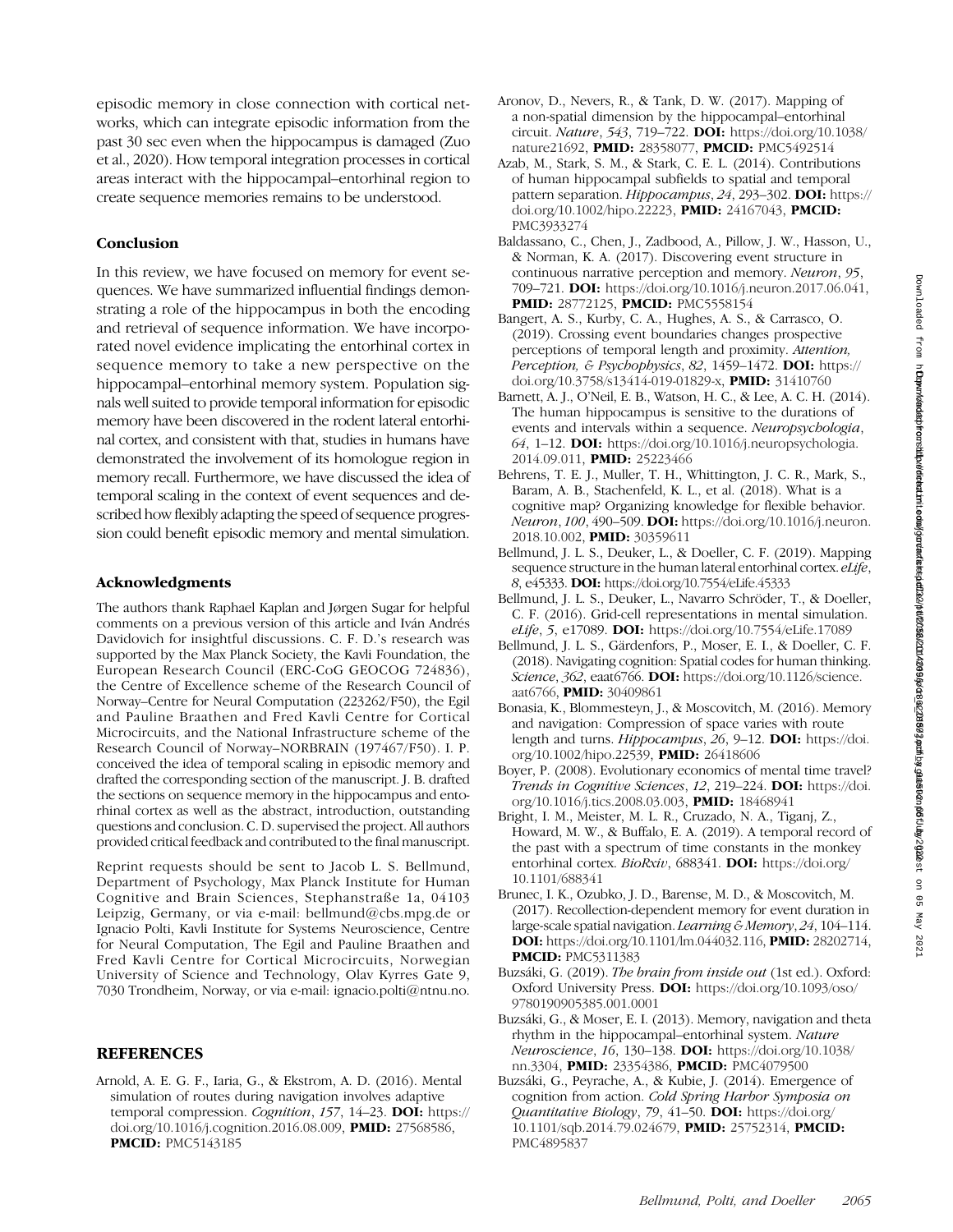- Buzsáki, G., & Tingley, D. (2018). Space and time: The hippocampus as a sequence generator. Trends in Cognitive Sciences, 22, 853-869. **DOI:** [https://doi.org/10.1016/j.](https://doi.org/10.1016/j.tics.2018.07.006) [tics.2018.07.006,](https://doi.org/10.1016/j.tics.2018.07.006) PMID: [30266146,](https://europmc.org/article/MED/30266146) PMCID: [PMC6166479](https://www.ncbi.nlm.nih.gov/pubmed/PMC6166479)
- Byrne, P., Becker, S., & Burgess, N. (2007). Remembering the past and imagining the future: A neural model of spatial memory and imagery. Psychological Review, 114, 340–375. DOI: [https://doi.org/10.1037/0033-295X.114.2.340,](https://doi.org/10.1037/0033-295X.114.2.340) PMID: [17500630](https://europmc.org/article/MED/17500630), PMCID: [PMC2678675](https://www.ncbi.nlm.nih.gov/pubmed/PMC2678675)
- Chen, J., Leong, Y. C., Honey, C. J., Yong, C. H., Norman, K. A., & Hasson, U. (2017). Shared memories reveal shared structure in neural activity across individuals. Nature Neuroscience, 20, 115–125. DOI: [https://doi.org/10.1038/nn.4450,](https://doi.org/10.1038/nn.4450) PMID: [27918531,](https://europmc.org/article/MED/27918531) PMCID: [PMC5191958](https://www.ncbi.nlm.nih.gov/pubmed/PMC5191958)
- Clewett, D., DuBrow, S., & Davachi, L. (2019). Transcending time in the brain: How event memories are constructed from experience. Hippocampus, 29, 162-183. DOI: [https://](https://doi.org/10.1002/hipo.23074) [doi.org/10.1002/hipo.23074](https://doi.org/10.1002/hipo.23074), PMID: [30734391,](https://europmc.org/article/MED/30734391) PMCID: [PMC6629464](https://www.ncbi.nlm.nih.gov/pubmed/PMC6629464)
- Cohn-Sheehy, B. I., & Ranganath, C. (2017). Time regained: How the human brain constructs memory for time. Current Opinion in Behavioral Sciences, 17, 169-177. DOI: [https://](https://doi.org/10.1016/j.cobeha.2017.08.005) [doi.org/10.1016/j.cobeha.2017.08.005](https://doi.org/10.1016/j.cobeha.2017.08.005), PMID: [30687774](https://europmc.org/article/MED/30687774), **PMCID: [PMC6345531](https://www.ncbi.nlm.nih.gov/pubmed/PMC6345531)**
- Davidson, T. J., Kloosterman, F., & Wilson, M. A. (2009). Hippocampal replay of extended experience. Neuron, 63, 497–507. DOI: <https://doi.org/10.1016/j.neuron.2009.07.027>, PMID: [19709631](https://europmc.org/article/MED/19709631), PMCID: [PMC4364032](https://www.ncbi.nlm.nih.gov/pubmed/PMC4364032)
- Deshmukh, S. S., & Knierim, J. J. (2011). Representation of nonspatial and spatial information in the lateral entorhinal cortex. *Frontiers in Behavioral Neuroscience, 5, 69*. **DOI:** [https://doi.](https://doi.org/10.3389/fnbeh.2011.00069) [org/10.3389/fnbeh.2011.00069,](https://doi.org/10.3389/fnbeh.2011.00069) PMID: [22065409](https://europmc.org/article/MED/22065409), PMCID: [PMC3203372](https://www.ncbi.nlm.nih.gov/pubmed/PMC3203372)
- Deuker, L., Bellmund, J. L. S., Navarro Schröder, T., & Doeller, C. F. (2016). An event map of memory space in the hippocampus. eLife, 5, e16534. **DOI:** <https://doi.org/10.7554/eLife.16534>
- Diana, R. A., Yonelinas, A. P., & Ranganath, C. (2007). Imaging recollection and familiarity in the medial temporal lobe: A three-component model. Trends in Cognitive Sciences, 11, 379–386. DOI: <https://doi.org/10.1016/j.tics.2007.08.001>, PMID: [17707683](https://europmc.org/article/MED/17707683)
- Diba, K., & Buzsáki, G. (2007). Forward and reverse hippocampal place-cell sequences during ripples. Nature Neuroscience, 10, 1241–1242. **DOI:** <https://doi.org/10.1038/nn1961>, **PMID:** [17828259,](https://europmc.org/article/MED/17828259) PMCID: [PMC2039924](https://www.ncbi.nlm.nih.gov/pubmed/PMC2039924)
- Dimsdale-Zucker, H. R., Ritchey, M., Ekstrom, A. D., Yonelinas, A. P., & Ranganath, C. (2018). CA1 and CA3 differentially support spontaneous retrieval of episodic contexts within human hippocampal subfields. Nature Communications, 9, 294. DOI: <https://doi.org/10.1038/s41467-017-02752-1>, PMID: [29348512,](https://europmc.org/article/MED/29348512) PMCID: [PMC5773497](https://www.ncbi.nlm.nih.gov/pubmed/PMC5773497)
- Doeller, C. F., Barry, C., & Burgess, N. (2010). Evidence for grid cells in a human memory network. Nature, 463, 657–661. DOI: <https://doi.org/10.1038/nature08704>, PMID: [20090680,](https://europmc.org/article/MED/20090680) **PMCID: [PMC3173857](https://www.ncbi.nlm.nih.gov/pubmed/PMC3173857)**
- Droit-Volet, S. (2013). Time perception, emotions and mood disorders. Journal of Physiology-Paris, 107, 255-264. DOI: <https://doi.org/10.1016/j.jphysparis.2013.03.005>, **PMID:** [23542546](https://europmc.org/article/MED/23542546)
- DuBrow, S., & Davachi, L. (2014). Temporal memory is shaped by encoding stability and intervening item reactivation. Journal of Neuroscience, 34, 13998-14005. DOI: [https://doi.](https://doi.org/10.1523/JNEUROSCI.2535-14.2014) [org/10.1523/JNEUROSCI.2535-14.2014,](https://doi.org/10.1523/JNEUROSCI.2535-14.2014) PMID: [25319696](https://europmc.org/article/MED/25319696), **PMCID: [PMC4198540](https://www.ncbi.nlm.nih.gov/pubmed/PMC4198540)**
- DuBrow, S., & Davachi, L. (2016). Temporal binding within and across events. Neurobiology of Learning and Memory, 134, 107–114. DOI: <https://doi.org/10.1016/j.nlm.2016.07.011>, PMID: [27422018](https://europmc.org/article/MED/27422018), PMCID: [PMC5018468](https://www.ncbi.nlm.nih.gov/pubmed/PMC5018468)
- DuBrow, S., & Davachi, L. (2017). Commentary: Distinct neural mechanisms for remembering when an event occurred. Frontiers in Psychology, 8, 189. DOI: [https://doi.org/10.3389/](https://doi.org/10.3389/fpsyg.2017.00189) [fpsyg.2017.00189,](https://doi.org/10.3389/fpsyg.2017.00189) PMID: [28270781](https://europmc.org/article/MED/28270781), PMCID: [PMC5318385](https://www.ncbi.nlm.nih.gov/pubmed/PMC5318385)
- Eichenbaum, H. (2014). Time cells in the hippocampus: A new dimension for mapping memories. Nature Reviews Neuroscience, 15, 732–744. DOI: [https://doi.org/10.1038/](https://doi.org/10.1038/nrn3827) [nrn3827](https://doi.org/10.1038/nrn3827), PMID: [25269553,](https://europmc.org/article/MED/25269553) PMCID: [PMC4348090](https://www.ncbi.nlm.nih.gov/pubmed/PMC4348090)
- Eichenbaum, H. (2017). On the integration of space, time, and memory.Neuron, 95, 1007–1018. DOI: [https://doi.org/10.1016/](https://doi.org/10.1016/j.neuron.2017.06.036) [j.neuron.2017.06.036](https://doi.org/10.1016/j.neuron.2017.06.036), **PMID:** [28858612,](https://europmc.org/article/MED/28858612) **PMCID:** [PMC5662113](https://www.ncbi.nlm.nih.gov/pubmed/PMC5662113)
- Eichenbaum, H., & Cohen, N. J. (1988). Representation in the hippocampus: What do hippocampal neurons code? Trends in Neurosciences, 11, 244–248. DOI: [https://doi.org/10.1016/](https://doi.org/10.1016/0166-2236(88)90100-2) [0166-2236\(88\)90100-2](https://doi.org/10.1016/0166-2236(88)90100-2)
- Eichenbaum, H., Dudchenko, P., Wood, E., Shapiro, M., & Tanila, H. (1999). The hippocampus, memory, and place cells: Is it spatial memory or a memory space? Neuron, 23, 209–226. DOI: [https://doi.org/10.1016/S0896-6273\(00\)80773-4](https://doi.org/10.1016/S0896-6273(00)80773-4)
- Eichenbaum, H., Yonelinas, A. P., & Ranganath, C. (2007). The medial temporal lobe and recognition memory. Annual Review of Neuroscience, 30, 123–152. DOI: [https://doi.org/10.1146/](https://doi.org/10.1146/annurev.neuro.30.051606.094328) [annurev.neuro.30.051606.094328,](https://doi.org/10.1146/annurev.neuro.30.051606.094328) PMID: [17417939,](https://europmc.org/article/MED/17417939) PMCID: [PMC2064941](https://www.ncbi.nlm.nih.gov/pubmed/PMC2064941)
- Ekstrom, A. D., & Bookheimer, S. Y. (2007). Spatial and temporal episodic memory retrieval recruit dissociable functional networks in the human brain. Learning  $\&$  Memory, 14, 645–654. DOI: [https://doi.org/10.1101/lm.575107,](https://doi.org/10.1101/lm.575107) PMID: [17893237](https://europmc.org/article/MED/17893237), PMCID: [PMC2044556](https://www.ncbi.nlm.nih.gov/pubmed/PMC2044556)
- Ekstrom, A. D., Copara, M. S., Isham, E. A., Wang, W., & Yonelinas, A. P. (2011). Dissociable networks involved in spatial and temporal order source retrieval. Neuroimage, 56, 1803–1813. DOI: [https://doi.org/10.1016/j.neuroimage.2011.02.033,](https://doi.org/10.1016/j.neuroimage.2011.02.033) PMID: [21334445](https://europmc.org/article/MED/21334445)
- Ezzyat, Y., & Davachi, L. (2014). Similarity breeds proximity: Pattern similarity within and across contexts is related to later mnemonic judgments of temporal proximity. Neuron, 81, 1179–1189. DOI: <https://doi.org/10.1016/j.neuron.2014.01.042>, PMID: [24607235,](https://europmc.org/article/MED/24607235) PMCID: [PMC3983791](https://www.ncbi.nlm.nih.gov/pubmed/PMC3983791)
- Faber, M., & Gennari, S. P. (2015). In search of lost time: Reconstructing the unfolding of events from memory.Cognition, 143, 193–202. DOI: [https://doi.org/10.1016/j.cognition.2015.](https://doi.org/10.1016/j.cognition.2015.06.014) [06.014,](https://doi.org/10.1016/j.cognition.2015.06.014) **PMID**: [26188683](https://europmc.org/article/MED/26188683)
- Faber, M., & Gennari, S. P. (2017). Effects of learned episodic event structure on prospective duration judgments. Journal of Experimental Psychology: Learning, Memory, and Cognition, 43, 1203–1214. DOI: [https://doi.org/10.1037/xlm0000378,](https://doi.org/10.1037/xlm0000378) PMID: [28080117](https://europmc.org/article/MED/28080117)
- Folkerts, S., Rutishauser, U., & Howard, M. W. (2018). Human episodic memory retrieval is accompanied by a neural contiguity effect. Journal of Neuroscience, 38, 4200–4211. DOI: [https://](https://doi.org/10.1523/JNEUROSCI.2312-17.2018) [doi.org/10.1523/JNEUROSCI.2312-17.2018,](https://doi.org/10.1523/JNEUROSCI.2312-17.2018) PMID: [29615486,](https://europmc.org/article/MED/29615486) **PMCID: [PMC5963851](https://www.ncbi.nlm.nih.gov/pubmed/PMC5963851)**
- Fortin, N. J., Agster, K. L., & Eichenbaum, H. B. (2002). Critical role of the hippocampus in memory for sequences of events. Nature Neuroscience, 5, 458-462. DOI: [https://doi.org/](https://doi.org/10.1038/nn834) [10.1038/nn834](https://doi.org/10.1038/nn834), PMID: [11976705,](https://europmc.org/article/MED/11976705) PMCID: [PMC4053170](https://www.ncbi.nlm.nih.gov/pubmed/PMC4053170)
- Friedman, W. J. (1993). Memory for the time of past events. Psychological Bulletin, 113, 44–66. DOI: [https://doi.org/](https://doi.org/10.1037/0033-2909.113.1.44) [10.1037/0033-2909.113.1.44](https://doi.org/10.1037/0033-2909.113.1.44)
- Friston, K., & Buzsáki, G. (2016). The functional anatomy of time: What and when in the brain. Trends in Cognitive Sciences, 20, 500–511. DOI: [https://doi.org/10.1016/j.tics.2016.05.001,](https://doi.org/10.1016/j.tics.2016.05.001) **PMID:** [27261057](https://europmc.org/article/MED/27261057)
- Garvert, M. M., Dolan, R. J., & Behrens, T. E. J. (2017). A map of abstract relational knowledge in the human hippocampal– entorhinal cortex. eLife, 6, e17086. **DOI:** [https://doi.org/10.](https://doi.org/10.7554/eLife.17086) [7554/eLife.17086](https://doi.org/10.7554/eLife.17086)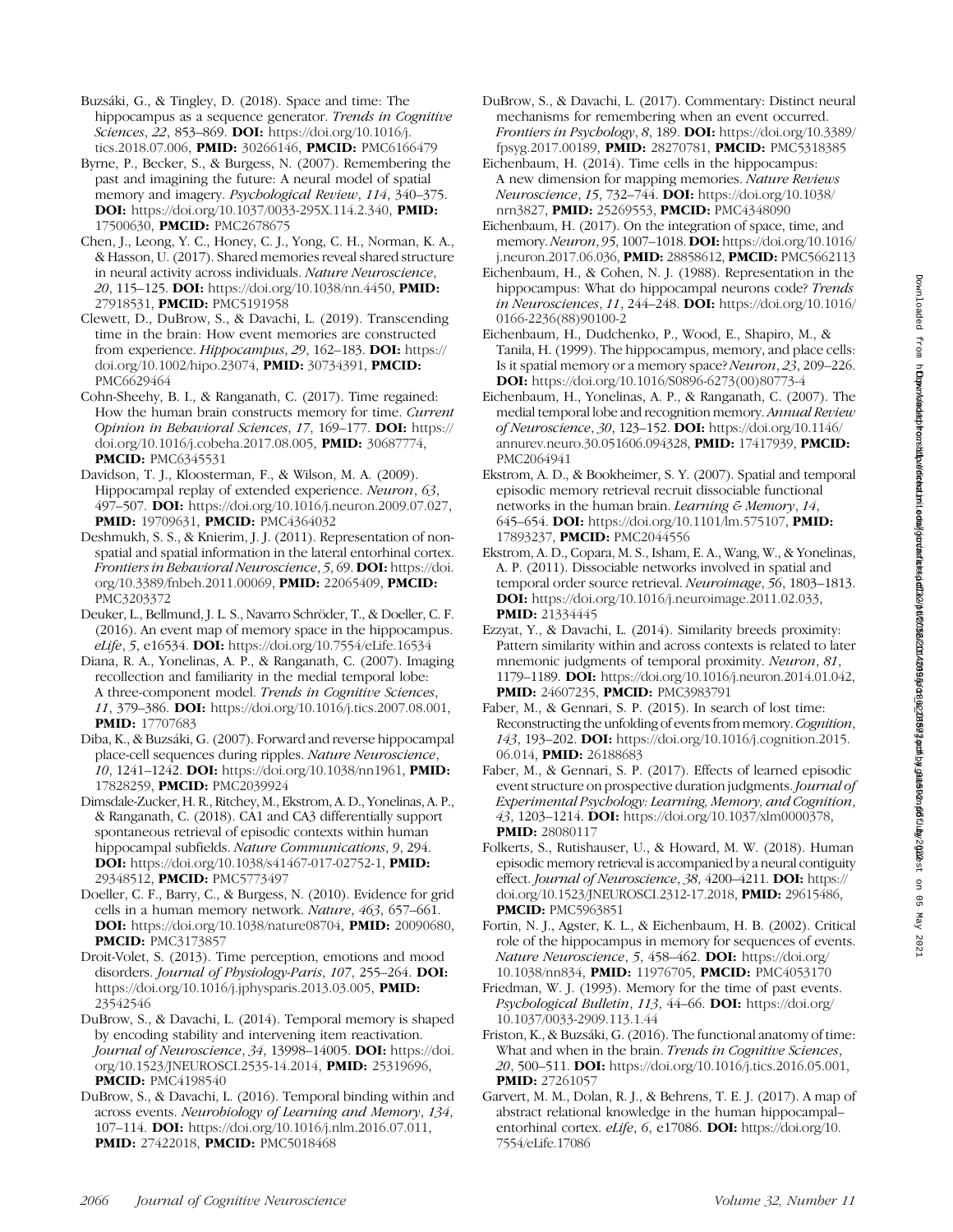Gouvêa, T. S., Monteiro, T., Motiwala, A., Soares, S., Machens, C., & Paton, J. J. (2015). Striatal dynamics explain duration judgments. eLife, 4, e11386. DOI: <https://doi.org/10.7554/eLife.11386>

Gütig, R., & Sompolinsky, H. (2009). Time-warp–invariant neuronal processing. PLoS Biology, 7, e1000141. DOI: [https://doi.org/](https://doi.org/10.1371/journal.pbio.1000141) [10.1371/journal.pbio.1000141](https://doi.org/10.1371/journal.pbio.1000141), PMID: [19582146,](https://europmc.org/article/MED/19582146) PMCID: [PMC2701607](https://www.ncbi.nlm.nih.gov/pubmed/PMC2701607)

Hancock, P. A. (1993). Body temperature influence on time perception. Journal of General Psychology, 120, 197–216. DOI: <https://doi.org/10.1080/00221309.1993.9711144>, PMID: [8138792](https://europmc.org/article/MED/8138792)

Hardy, N. F., Goudar, V., Romero-Sosa, J. L., & Buonomano, D. V. (2018). A model of temporal scaling correctly predicts that motor timing improves with speed. Nature Communications, 9, 4732.DOI: [https://doi.org/10.1038/s41467-018-07161-6,](https://doi.org/10.1038/s41467-018-07161-6)PMID: [30413692](https://europmc.org/article/MED/30413692), PMCID: [PMC6226482](https://www.ncbi.nlm.nih.gov/pubmed/PMC6226482)

Hasselmo, M. E. (2009). A model of episodic memory: Mental time travel along encoded trajectories using grid cells. Neurobiology of Learning and Memory, 92, 559–573. DOI: <https://doi.org/10.1016/j.nlm.2009.07.005>, **PMID:** [19615456,](https://europmc.org/article/MED/19615456) **PMCID: [PMC2825051](https://www.ncbi.nlm.nih.gov/pubmed/PMC2825051)** 

Heys, J. G., & Dombeck, D. A. (2018). Evidence for a subcircuit in medial entorhinal cortex representing elapsed time during immobility. Nature Neuroscience, 21, 1574-1582. DOI: <https://doi.org/10.1038/s41593-018-0252-8>, **PMID:** [30349104,](https://europmc.org/article/MED/30349104) **PMCID: [PMC6352992](https://www.ncbi.nlm.nih.gov/pubmed/PMC6352992)** 

Horner, A. J., Bisby, J. A., Zotow, E., Bush, D., & Burgess, N. (2016). Grid-like processing of imagined navigation. Current Biology, 26, 842–847. DOI: [https://doi.org/10.1016/j.cub.](https://doi.org/10.1016/j.cub.2016.01.042) [2016.01.042,](https://doi.org/10.1016/j.cub.2016.01.042) PMID: [26972318,](https://europmc.org/article/MED/26972318) PMCID: [PMC4819517](https://www.ncbi.nlm.nih.gov/pubmed/PMC4819517)

Howard, M. W. (2018). Memory as perception of the past: Compressed time in mind and brain. Trends in Cognitive Sciences, 22, 124–136. DOI: [https://doi.org/10.1016/j.](https://doi.org/10.1016/j.tics.2017.11.004) [tics.2017.11.004,](https://doi.org/10.1016/j.tics.2017.11.004) PMID: [29389352,](https://europmc.org/article/MED/29389352) PMCID: [PMC5881576](https://www.ncbi.nlm.nih.gov/pubmed/PMC5881576)

Howard, M. W., Fotedar, M. S., Datey, A. V., & Hasselmo, M. E. (2005). The temporal context model in spatial navigation and relational learning: Toward a common explanation of medial temporal lobe function across domains. Psychological Review, 112, 75–116. DOI: [https://doi.org/10.1037/0033-](https://doi.org/10.1037/0033-295X.112.1.75) [295X.112.1.75,](https://doi.org/10.1037/0033-295X.112.1.75) PMID: [15631589](https://europmc.org/article/MED/15631589), PMCID: [PMC1421376](https://www.ncbi.nlm.nih.gov/pubmed/PMC1421376)

Howard, M. W., & Kahana, M. J. (2002). A distributed representation of temporal context. Journal of Mathematical Psychology, 46, 269–299. DOI: <https://doi.org/10.1006/jmps.2001.1388>

Howard, M. W., MacDonald, C. J., Tiganj, Z., Shankar, K. H., Du, Q., Hasselmo, M. E., et al. (2014). A unified mathematical framework for coding time, space, and sequences in the hippocampal region. *Journal of Neuroscience*, 34, 4692–4707. DOI: <https://doi.org/10.1523/JNEUROSCI.5808-12.2014>, **PMID:** [24672015,](https://europmc.org/article/MED/24672015) **PMCID:** [PMC3965792](https://www.ncbi.nlm.nih.gov/pubmed/PMC3965792)

Howard, M. W., Viskontas, I. V., Shankar, K. H., & Fried, I. (2012). Ensembles of human MTL neurons "jump back in time" in response to a repeated stimulus. Hippocampus, 22, 1833–1847. DOI: <https://doi.org/10.1002/hipo.22018>, PMID: [22488671](https://europmc.org/article/MED/22488671), PMCID: [PMC3407826](https://www.ncbi.nlm.nih.gov/pubmed/PMC3407826)

Hsieh, L.-T., Gruber, M. J., Jenkins, L. J., & Ranganath, C. (2014). Hippocampal activity patterns carry information about objects in temporal context. Neuron, 81, 1165–1178. DOI: [https://doi.](https://doi.org/10.1016/j.neuron.2014.01.015) [org/10.1016/j.neuron.2014.01.015](https://doi.org/10.1016/j.neuron.2014.01.015), **PMID:** [24607234](https://europmc.org/article/MED/24607234), **PMCID:** [PMC3984944](https://www.ncbi.nlm.nih.gov/pubmed/PMC3984944)

Hsieh, L.-T., & Ranganath, C. (2015). Cortical and subcortical contributions to sequence retrieval: Schematic coding of temporal context in the neocortical recollection network. Neuroimage, 121, 78–90. DOI: [https://doi.org/10.1016/j.](https://doi.org/10.1016/j.neuroimage.2015.07.040) [neuroimage.2015.07.040,](https://doi.org/10.1016/j.neuroimage.2015.07.040) PMID: [26209802](https://europmc.org/article/MED/26209802), PMCID: [PMC4604031](https://www.ncbi.nlm.nih.gov/pubmed/PMC4604031)

Issa, J. B., Tocker, G., Hasselmo, M. E., Heys, J. G., & Dombeck, D. A. (2020). Navigating through time: A spatial navigation perspective on how the brain may encode time. Annual

Review of Neuroscience, 43, 73-93. DOI: [https://doi.org/](https://doi.org/10.1146/annurev-neuro-101419-011117) [10.1146/annurev-neuro-101419-011117](https://doi.org/10.1146/annurev-neuro-101419-011117), PMID: [31961765](https://europmc.org/article/MED/31961765)

Jenkins, L. J., & Ranganath, C. (2010). Prefrontal and medial temporal lobe activity at encoding predicts temporal context memory. Journal of Neuroscience, 30, 15558-15565. DOI: [https://doi.org/10.1523/JNEUROSCI.1337-10.2010,](https://doi.org/10.1523/JNEUROSCI.1337-10.2010) PMID: [21084610,](https://europmc.org/article/MED/21084610) PMCID: [PMC3842495](https://www.ncbi.nlm.nih.gov/pubmed/PMC3842495)

Jenkins, L. J., & Ranganath, C. (2016). Distinct neural mechanisms for remembering when an event occurred. Hippocampus, 26, 554–559. **DOI:** [https://doi.org/10.1002/hipo.22571,](https://doi.org/10.1002/hipo.22571) **PMID:** [26845069](https://europmc.org/article/MED/26845069), **PMCID**: [PMC6467645](https://www.ncbi.nlm.nih.gov/pubmed/PMC6467645)

Jeunehomme, O., & D'Argembeau, A. (2019). The time to remember: Temporal compression and duration judgements in memory for real-life events. Quarterly Journal of Experimental Psychology, 72, 930-942. DOI: [https://doi.org/](https://doi.org/10.1177/1747021818773082) [10.1177/1747021818773082,](https://doi.org/10.1177/1747021818773082) PMID: [29649947](https://europmc.org/article/MED/29649947)

Jeunehomme, O., & D'Argembeau, A. (2020). Event segmentation and the temporal compression of experience in episodic memory. Psychological Event Research, 84, 481-490. DOI: [https://doi.org/](https://doi.org/10.1007/s00426-018-1047-y) [10.1007/s00426-018-1047-y](https://doi.org/10.1007/s00426-018-1047-y), PMID: [29982966](https://europmc.org/article/MED/29982966)

Jeunehomme, O., Folville, A., Stawarczyk, D., Van der Linden, M., & D'Argembeau, A. (2018). Temporal compression in episodic memory for real-life events. Memory, 26, 759–770. DOI: <https://doi.org/10.1080/09658211.2017.1406120>, PMID: [29173013](https://europmc.org/article/MED/29173013)

Karlsson, M. P., & Frank, L. M. (2009). Awake replay of remote experiences in the hippocampus. Nature Neuroscience, 12, 913–918. DOI: <https://doi.org/10.1038/nn.2344>, PMID: [19525943,](https://europmc.org/article/MED/19525943) PMCID: [PMC2750914](https://www.ncbi.nlm.nih.gov/pubmed/PMC2750914)

Kay, K., Sosa, M., Chung, J. E., Karlsson, M. P., Larkin, M. C., & Frank, L. M. (2016). A hippocampal network for spatial coding during immobility and sleep. Nature, 531, 185–190. DOI: <https://doi.org/10.1038/nature17144>, PMID: [26934224,](https://europmc.org/article/MED/26934224) **PMCID: [PMC5037107](https://www.ncbi.nlm.nih.gov/pubmed/PMC5037107)** 

Kesner, R. P., Gilbert, P. E., & Barua, L. A. (2002). The role of the hippocampus in memory for the temporal order of a sequence of odors. Behavioral Neuroscience, 116, 286–290. DOI: [https://](https://doi.org/10.1037/0735-7044.116.2.286) [doi.org/10.1037/0735-7044.116.2.286,](https://doi.org/10.1037/0735-7044.116.2.286) PMID: [11996313](https://europmc.org/article/MED/11996313)

Knierim, J. J., Neunuebel, J. P., & Deshmukh, S. S. (2014). Functional correlates of the lateral and medial entorhinal cortex: Objects, path integration and local–global reference frames. Philosophical Transactions of the Royal Society of London, Series B, Biological Sciences, 369, 20130369. DOI: [https://doi.](https://doi.org/10.1098/rstb.2013.0369) [org/10.1098/rstb.2013.0369,](https://doi.org/10.1098/rstb.2013.0369) PMID: [24366146](https://europmc.org/article/MED/24366146), PMCID: [PMC3866456](https://www.ncbi.nlm.nih.gov/pubmed/PMC3866456)

Kraus, B. J., Brandon, M. P., Robinson, R. J., II, Connerney, M. A., Hasselmo, M. E., & Eichenbaum, H. (2015). During running in place, grid cells integrate elapsed time and distance run. Neuron, 88, 578–589. **DOI:** [https://doi.org/10.1016/j.neuron.](https://doi.org/10.1016/j.neuron.2015.09.031) [2015.09.031](https://doi.org/10.1016/j.neuron.2015.09.031), PMID: [26539893](https://europmc.org/article/MED/26539893), PMCID: [PMC4635558](https://www.ncbi.nlm.nih.gov/pubmed/PMC4635558)

Kraus, B. J., Robinson, R. J., II, White, J. A., Eichenbaum, H., & Hasselmo, M. E. (2013). Hippocampal "time cells": Time versus path integration. Neuron, 78, 1090–1101. DOI: [https://](https://doi.org/10.1016/j.neuron.2013.04.015) [doi.org/10.1016/j.neuron.2013.04.015](https://doi.org/10.1016/j.neuron.2013.04.015), PMID: [23707613,](https://europmc.org/article/MED/23707613) **PMCID: [PMC3913731](https://www.ncbi.nlm.nih.gov/pubmed/PMC3913731)** 

Kumaran, D., & Maguire, E. A. (2006a). The dynamics of hippocampal activation during encoding of overlapping sequences. *Neuron*, 49, 617–629. **DOI:** [https://doi.org/10.](https://doi.org/10.1016/j.neuron.2005.12.024) [1016/j.neuron.2005.12.024,](https://doi.org/10.1016/j.neuron.2005.12.024) PMID: [16476669](https://europmc.org/article/MED/16476669)

Kumaran, D., & Maguire, E. A. (2006b). An unexpected sequence of events: Mismatch detection in the human hippocampus. PLoS Biology, 4, e424. DOI: [https://doi.org/10.1371/journal.](https://doi.org/10.1371/journal.pbio.0040424) [pbio.0040424](https://doi.org/10.1371/journal.pbio.0040424), PMID: [17132050](https://europmc.org/article/MED/17132050), PMCID: [PMC1661685](https://www.ncbi.nlm.nih.gov/pubmed/PMC1661685)

Kurth-Nelson, Z., Economides, M., Dolan, R. J., & Dayan, P. (2016). Fast sequences of non-spatial state representations in humans. Neuron, 91, 194–204. DOI: [https://doi.org/](https://doi.org/10.1016/j.neuron.2016.05.028) [10.1016/j.neuron.2016.05.028](https://doi.org/10.1016/j.neuron.2016.05.028), PMID: [27321922,](https://europmc.org/article/MED/27321922) PMCID: [PMC4942698](https://www.ncbi.nlm.nih.gov/pubmed/PMC4942698)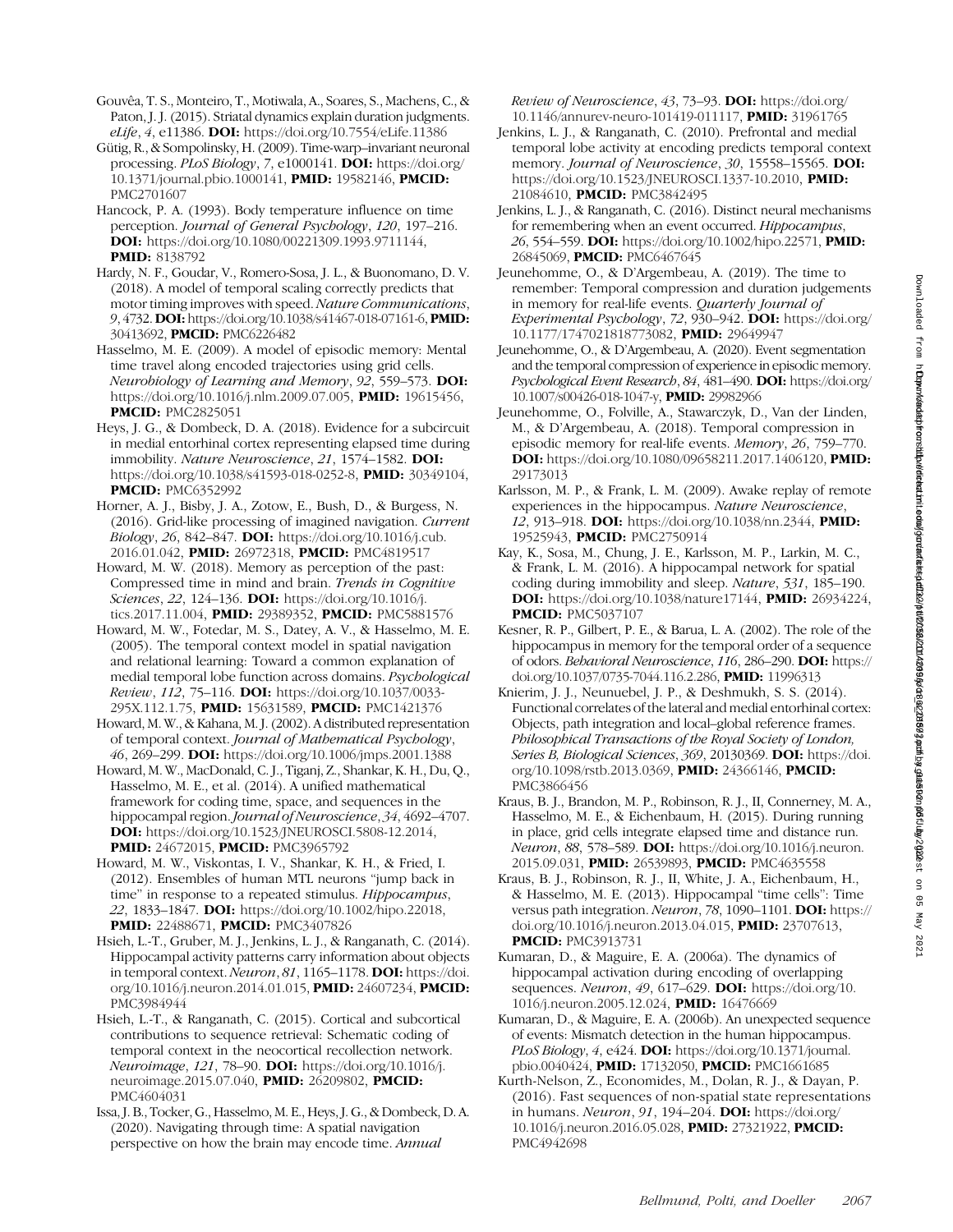- Kyle, C. T., Smuda, D. N., Hassan, A. S., & Ekstrom, A. D. (2015). Roles of human hippocampal subfields in retrieval of spatial and temporal context. Behavioural Brain Research, 278, 549–558. DOI: <https://doi.org/10.1016/j.bbr.2014.10.034>, PMID: [25446813,](https://europmc.org/article/MED/25446813) PMCID: [PMC4382390](https://www.ncbi.nlm.nih.gov/pubmed/PMC4382390)
- Lee, A. C. H., Thavabalasingam, S., Alushaj, D., Çavdaroğlu, B., & Ito, R. (2020). The hippocampus contributes to temporal duration memory in the context of event sequences: A crossspecies perspective. Neuropsychologia, 137, 107300. DOI: [https://doi.org/10.1016/j.neuropsychologia.2019.107300,](https://doi.org/10.1016/j.neuropsychologia.2019.107300) **PMID:** [31836410](https://europmc.org/article/MED/31836410)
- Lee, A. K., & Wilson, M. A. (2002). Memory of sequential experience in the hippocampus during slow wave sleep. Neuron, 36, 1183–1194. DOI: [https://doi.org/10.1016/S0896-6273\(02\)](https://doi.org/10.1016/S0896-6273(02)01096-6) [01096-6](https://doi.org/10.1016/S0896-6273(02)01096-6)
- Lehn, H., Steffenach, H.-A., van Strien, N. M., Veltman, D. J., Witter, M. P., & Håberg, A. K. (2009). A specific role of the human hippocampus in recall of temporal sequences. Journal of Neuroscience, 29, 3475–3484. DOI: [https://doi.org/10.1523/](https://doi.org/10.1523/JNEUROSCI.5370-08.2009) [JNEUROSCI.5370-08.2009,](https://doi.org/10.1523/JNEUROSCI.5370-08.2009) PMID: [19295153](https://europmc.org/article/MED/19295153), PMCID: [PMC6665256](https://www.ncbi.nlm.nih.gov/pubmed/PMC6665256)
- Lerner, Y., Honey, C. J., Katkov, M., & Hasson, U. (2014). Temporal scaling of neural responses to compressed and dilated natural speech. Journal of Neurophysiology, 111, 2433-2444. DOI: [https://doi.org/10.1152/jn.00497.2013,](https://doi.org/10.1152/jn.00497.2013) **PMID:** [24647432,](https://europmc.org/article/MED/24647432) **PMCID:** [PMC4044438](https://www.ncbi.nlm.nih.gov/pubmed/PMC4044438)
- Lieberman, J. S., Kyle, C. T., Schedlbauer, A., Stokes, J., & Ekstrom, A. D. (2017). A tale of two temporal coding strategies: Common and dissociable brain regions involved in recency versus associative temporal order retrieval strategies. Journal of Cognitive Neuroscience, 29, 739-754. DOI: [https://doi.org/10.1162/jocn\\_a\\_01081,](https://doi.org/10.1162/jocn_a_01081) PMID: [27897678](https://europmc.org/article/MED/27897678)
- Liu, Y., Dolan, R. J., Kurth-Nelson, Z., & Behrens, T. E. J. (2019). Human replay spontaneously reorganizes experience. Cell, 178, 640–652. DOI: [https://doi.org/10.1016/j.cell.2019.06.012,](https://doi.org/10.1016/j.cell.2019.06.012) PMID: [31280961](https://europmc.org/article/MED/31280961), PMCID: [PMC6657653](https://www.ncbi.nlm.nih.gov/pubmed/PMC6657653)
- Liu, Y., Tiganj, Z., Hasselmo, M. E., & Howard, M. W. (2019). A neural microcircuit model for a scalable scale-invariant representation of time. Hippocampus, 29, 260-274. DOI: [https://doi.org/10.1002/hipo.22994,](https://doi.org/10.1002/hipo.22994) PMID: [30421473,](https://europmc.org/article/MED/30421473) PMCID: [PMC7001882](https://www.ncbi.nlm.nih.gov/pubmed/PMC7001882)
- Lositsky, O., Chen, J., Toker, D., Honey, C. J., Shvartsman, M., Poppenk, J. L., et al. (2016). Neural pattern change during encoding of a narrative predicts retrospective duration estimates. eLife, 5, e16070. DOI: <https://doi.org/10.7554/eLife.16070>
- Maass, A., Berron, D., Libby, L. A., Ranganath, C., & Düzel, E. (2015). Functional subregions of the human entorhinal cortex. eLife, 4, e06426. **DOI:** <https://doi.org/10.7554/eLife.06426>
- MacDonald, C. J., Lepage, K. Q., Eden, U. T., & Eichenbaum, H. (2011). Hippocampal "time cells" bridge the gap in memory for discontiguous events. Neuron, 71, 737-749. DOI: [https://](https://doi.org/10.1016/j.neuron.2011.07.012) [doi.org/10.1016/j.neuron.2011.07.012](https://doi.org/10.1016/j.neuron.2011.07.012), PMID: [21867888](https://europmc.org/article/MED/21867888), **PMCID: [PMC3163062](https://www.ncbi.nlm.nih.gov/pubmed/PMC3163062)**
- Mankin, E. A., Diehl, G. W., Sparks, F. T., Leutgeb, S., & Leutgeb, J. K. (2015). Hippocampal CA2 activity patterns change over time to a larger extent than between spatial contexts. Neuron, 85, 190–201. DOI: [https://doi.org/10.1016/j.neuron.2014.](https://doi.org/10.1016/j.neuron.2014.12.001) [12.001,](https://doi.org/10.1016/j.neuron.2014.12.001) PMID: [25569350](https://europmc.org/article/MED/25569350), PMCID: [PMC4392894](https://www.ncbi.nlm.nih.gov/pubmed/PMC4392894)
- Mankin, E. A., Sparks, F. T., Slayyeh, B., Sutherland, R. J., Leutgeb, S., & Leutgeb, J. K. (2012). Neuronal code for extended time in the hippocampus. Proceedings of the National Academy of Sciences, U.S.A., 109, 19462-19467. DOI: [https://doi.org/](https://doi.org/10.1073/pnas.1214107109) [10.1073/pnas.1214107109,](https://doi.org/10.1073/pnas.1214107109) PMID: [23132944](https://europmc.org/article/MED/23132944), PMCID: [PMC3511087](https://www.ncbi.nlm.nih.gov/pubmed/PMC3511087)
- Manning, J. R., Polyn, S. M., Baltuch, G. H., Litt, B., & Kahana, M. J. (2011). Oscillatory patterns in temporal lobe reveal context reinstatement during memory search. Proceedings of the National Academy of Sciences, U.S.A., 108, 12893-12897. DOI:

[https://doi.org/10.1073/pnas.1015174108,](https://doi.org/10.1073/pnas.1015174108) PMID: [21737744,](https://europmc.org/article/MED/21737744) **PMCID: [PMC3150951](https://www.ncbi.nlm.nih.gov/pubmed/PMC3150951)** 

- Manns, J. R., Howard, M. W., & Eichenbaum, H. (2007). Gradual changes in hippocampal activity support remembering the order of events. Neuron, 56, 530–540. DOI: [https://doi.org/](https://doi.org/10.1016/j.neuron.2007.08.017) [10.1016/j.neuron.2007.08.017,](https://doi.org/10.1016/j.neuron.2007.08.017) PMID: [17988635,](https://europmc.org/article/MED/17988635) PMCID: [PMC2104541](https://www.ncbi.nlm.nih.gov/pubmed/PMC2104541)
- Mau, W., Sullivan, D. W., Kinsky, N. R., Hasselmo, M. E., Howard, M. W., & Eichenbaum, H. (2018). The same hippocampal CA1 population simultaneously codes temporal information over multiple timescales. Current Biology, 28, 1499-1508. DOI: <https://doi.org/10.1016/j.cub.2018.03.051>, PMID: [29706516,](https://europmc.org/article/MED/29706516) **PMCID: [PMC5964012](https://www.ncbi.nlm.nih.gov/pubmed/PMC5964012)**
- Maurer, A. P., Burke, S. N., Lipa, P., Skaggs, W. E., & Barnes, C. A. (2012). Greater running speeds result in altered hippocampal phase sequence dynamics. Hippocampus, 22, 737-747. DOI: [https://doi.org/10.1002/hipo.20936,](https://doi.org/10.1002/hipo.20936) PMID: [21538659,](https://europmc.org/article/MED/21538659) PMCID: [PMC3367321](https://www.ncbi.nlm.nih.gov/pubmed/PMC3367321)
- Mello, G. B. M., Soares, S., & Paton, J. J. (2015). A scalable population code for time in the striatum. Current Biology, 25, 1113–1122. DOI: <https://doi.org/10.1016/j.cub.2015.02.036>, PMID: [25913405](https://europmc.org/article/MED/25913405)
- Michelmann, S., Staresina, B. P., Bowman, H., & Hanslmayr, S. (2019). Speed of time-compressed forward replay flexibly changes in human episodic memory. Nature Human Behaviour, 3, 143–154. DOI: [https://doi.org/10.1038/s41562-](https://doi.org/10.1038/s41562-018-0491-4) [018-0491-4,](https://doi.org/10.1038/s41562-018-0491-4) **PMID**: [30944439](https://europmc.org/article/MED/30944439)
- Milivojevic, B., Varadinov, M., Grabovetsky, A. V., Collin, S. H. P., & Doeller, C. F. (2016). Coding of event nodes and narrative context in the hippocampus. Journal of Neuroscience, 36, 12412–12424. DOI: [https://doi.org/10.1523/JNEUROSCI.](https://doi.org/10.1523/JNEUROSCI.2889-15.2016) [2889-15.2016,](https://doi.org/10.1523/JNEUROSCI.2889-15.2016) PMID: [27927958](https://europmc.org/article/MED/27927958), PMCID: [PMC6601969](https://www.ncbi.nlm.nih.gov/pubmed/PMC6601969)
- Modi, M. N., Dhawale, A. K., & Bhalla, U. S. (2014). CA1 cell activity sequences emerge after reorganization of network correlation structure during associative learning. eLife, 3, e01982. DOI: <https://doi.org/10.7554/eLife.01982>
- Mok, R. M., & Love, B. C. (2019). A non-spatial account of place and grid cells based on clustering models of concept learning. Nature Communications, 10, 5685. DOI: [https://doi.org/](https://doi.org/10.1038/s41467-019-13760-8) [10.1038/s41467-019-13760-8,](https://doi.org/10.1038/s41467-019-13760-8) PMID: [31831749](https://europmc.org/article/MED/31831749), PMCID: [PMC6908717](https://www.ncbi.nlm.nih.gov/pubmed/PMC6908717)
- Montchal, M. E., Reagh, Z. M., & Yassa, M. A. (2019). Precise temporal memories are supported by the lateral entorhinal cortex in humans. Nature Neuroscience, 22, 284–288. DOI: <https://doi.org/10.1038/s41593-018-0303-1>, PMID: [30643291,](https://europmc.org/article/MED/30643291) **PMCID: [PMC6592045](https://www.ncbi.nlm.nih.gov/pubmed/PMC6592045)**
- Nádasdy, Z., Hirase, H., Czurkó, A., Csicsvari, J., & Buzsáki, G. (1999). Replay and time compression of recurring spike sequences in the hippocampus. Journal of Neuroscience, 19, 9497–9507. DOI: [https://doi.org/10.1523/JNEUROSCI.](https://doi.org/10.1523/JNEUROSCI.19-21-09497.1999) [19-21-09497.1999,](https://doi.org/10.1523/JNEUROSCI.19-21-09497.1999) PMID: [10531452](https://europmc.org/article/MED/10531452), PMCID: [PMC6782894](https://www.ncbi.nlm.nih.gov/pubmed/PMC6782894)
- Navarro Schröder, T., Haak, K. V., Zaragoza Jimenez, N. I., Beckmann, C. F., & Doeller, C. F. (2015). Functional topography of the human entorhinal cortex. eLife, 4, e06738. DOI: [https://](https://doi.org/10.7554/eLife.06738) [doi.org/10.7554/eLife.06738,](https://doi.org/10.7554/eLife.06738) PMID: [26052748,](https://europmc.org/article/MED/26052748) PMCID: [PMC4458840](https://www.ncbi.nlm.nih.gov/pubmed/PMC4458840)
- Nielson, D. M., Smith, T. A., Sreekumar, V., Dennis, S., & Sederberg, P. B. (2015). Human hippocampus represents space and time during retrieval of real-world memories. Proceedings of the National Academy of Sciences, U.S.A., 112, 11078–11083. DOI: <https://doi.org/10.1073/pnas.1507104112>, PMID: [26283350](https://europmc.org/article/MED/26283350), PMCID: [PMC4568259](https://www.ncbi.nlm.nih.gov/pubmed/PMC4568259)
- Ólafsdóttir, H. F., Bush, D., & Barry, C. (2018). The role of hippocampal replay in memory and planning. Current Biology, 28, R37–R50. DOI: <https://doi.org/10.1016/j.cub.2017.10.073>, PMID: [29316421,](https://europmc.org/article/MED/29316421) PMCID: [PMC5847173](https://www.ncbi.nlm.nih.gov/pubmed/PMC5847173)
- Palombo, D. J., Keane, M. M., & Verfaellie, M. (2016). Does the hippocampus keep track of time? Hippocampus, 26,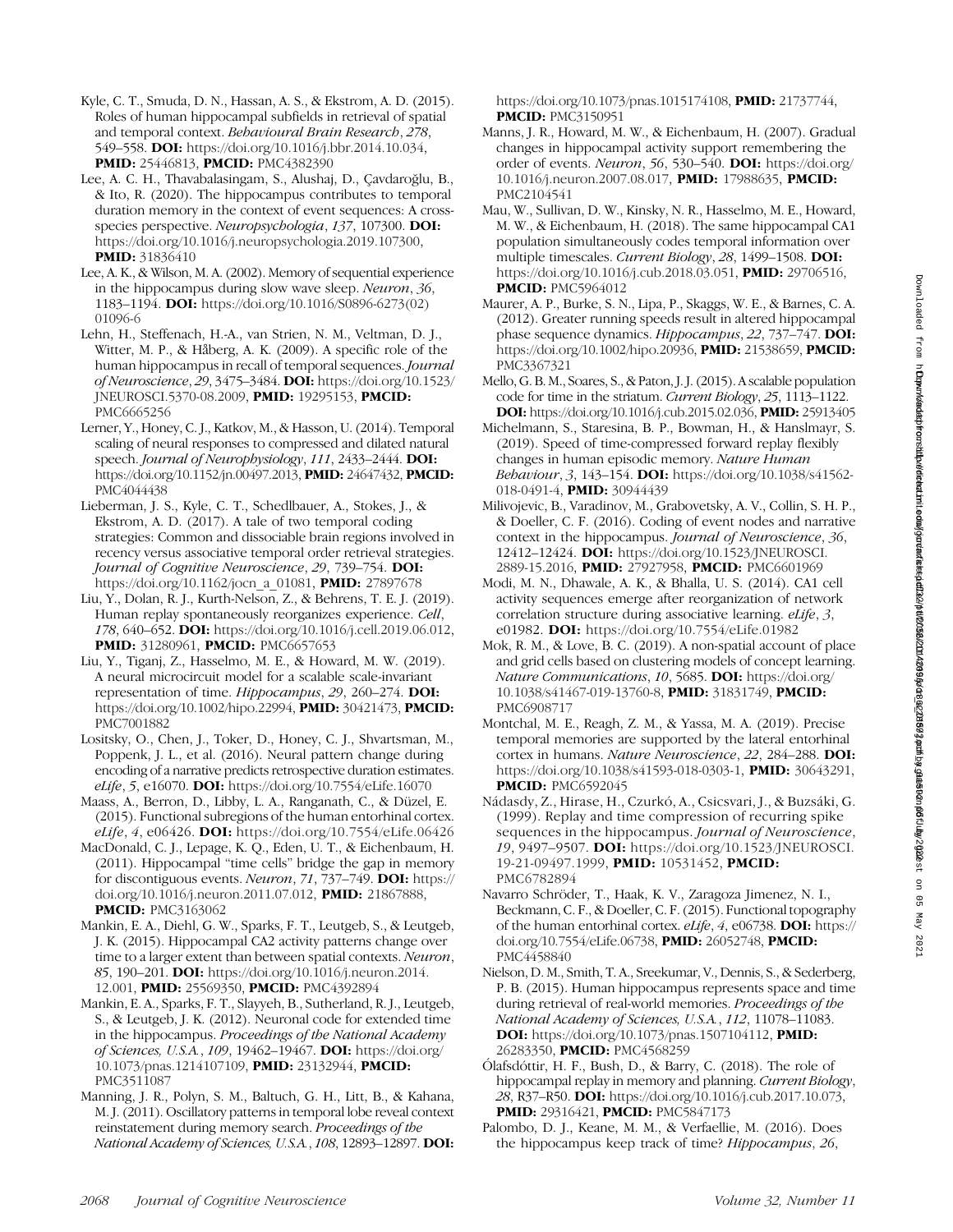372–379. DOI: [https://doi.org/10.1002/hipo.22528,](https://doi.org/10.1002/hipo.22528) PMID: [26343544](https://europmc.org/article/MED/26343544)

Palombo, D. J., Reid, A. G., Thavabalasingam, S., Hunsberger, R., Lee, A. C. H., & Verfaellie, M. (2020). The human medial temporal lobe is necessary for remembering durations within a sequence of events but not durations of individual events. Journal of Cognitive Neuroscience, 32, 497-507. DOI: [https://doi.org/10.1162/jocn\\_a\\_01489,](https://doi.org/10.1162/jocn_a_01489) PMID: [31659928](https://europmc.org/article/MED/31659928)

Palombo, D. J., & Verfaellie, M. (2017). Hippocampal contributions to memory for time: Evidence from neuropsychological studies. Current Opinion in Behavioral Sciences, 17, 107–113. DOI: <https://doi.org/10.1016/j.cobeha.2017.07.015>

Pastalkova, E., Itskov, V., Amarasingham, A., & Buzsáki, G. (2008). Internally generated cell assembly sequences in the rat hippocampus. Science, 321, 1322-1327. DOI: [https://doi.](https://doi.org/10.1126/science.1159775) [org/10.1126/science.1159775](https://doi.org/10.1126/science.1159775), PMID: [18772431](https://europmc.org/article/MED/18772431), PMCID: [PMC2570043](https://www.ncbi.nlm.nih.gov/pubmed/PMC2570043)

Paton, J. J., & Buonomano, D. V. (2018). The neural basis of timing: Distributed mechanisms for diverse functions. Neuron, 98, 687–705. DOI: [https://doi.org/10.1016/j.neuron.2018.](https://doi.org/10.1016/j.neuron.2018.03.045) [03.045,](https://doi.org/10.1016/j.neuron.2018.03.045) PMID: [29772201](https://europmc.org/article/MED/29772201), PMCID: [PMC5962026](https://www.ncbi.nlm.nih.gov/pubmed/PMC5962026)

Pfeiffer, B. E., & Foster, D. J. (2015). Autoassociative dynamics in the generation of sequences of hippocampal place cells. Science, 349, 180-183. DOI: [https://doi.org/10.1126/science.](https://doi.org/10.1126/science.aaa9633) [aaa9633](https://doi.org/10.1126/science.aaa9633), PMID: [26160946](https://europmc.org/article/MED/26160946)

Polti, I., Martin, B., & van Wassenhove, V. (2018). The effect of attention and working memory on the estimation of elapsed time. Scientific Reports, 8, 6690. DOI: [https://doi.org/10.1038/](https://doi.org/10.1038/s41598-018-25119-y) [s41598-018-25119-y](https://doi.org/10.1038/s41598-018-25119-y), PMID: [29703928,](https://europmc.org/article/MED/29703928) PMCID: [PMC5923266](https://www.ncbi.nlm.nih.gov/pubmed/PMC5923266)

Radvansky, G. A., & Zacks, J. M. (2014). Event cognition. Oxford: Oxford University Press. DOI: [https://doi.org/10.1093/acprof:](https://doi.org/10.1093/acprof:oso/9780199898138.001.0001) [oso/9780199898138.001.0001](https://doi.org/10.1093/acprof:oso/9780199898138.001.0001)

Ranganath, C., & Hsieh, L.-T. (2016). The hippocampus: A special place for time. Annals of the New York Academy of Sciences, 1369, 93–110. DOI: <https://doi.org/10.1111/nyas.13043>, PMID: [27082833](https://europmc.org/article/MED/27082833)

Remington, E. D., Egger, S. W., Narain, D., Wang, J., & Jazayeri, M. (2018). A dynamical systems perspective on flexible motor timing. Trends in Cognitive Sciences, 22, 938-952. DOI: [https://](https://doi.org/10.1016/j.tics.2018.07.010) [doi.org/10.1016/j.tics.2018.07.010,](https://doi.org/10.1016/j.tics.2018.07.010) PMID: [30266152](https://europmc.org/article/MED/30266152), PMCID: [PMC6166486](https://www.ncbi.nlm.nih.gov/pubmed/PMC6166486)

Remington, E. D., Narain, D., Hosseini, E. A., & Jazayeri, M. (2018). Flexible sensorimotor computations through rapid reconfiguration of cortical dynamics. Neuron, 98, 1005–1019. DOI: <https://doi.org/10.1016/j.neuron.2018.05.020>, PMID: [29879384,](https://europmc.org/article/MED/29879384) PMCID: [PMC6009852](https://www.ncbi.nlm.nih.gov/pubmed/PMC6009852)

Robinson, N. T. M., Priestley, J. B., Rueckemann, J. W., Garcia, A. D., Smeglin, V. A., Marino, F. A., et al. (2017). Medial entorhinal cortex selectively supports temporal coding by hippocampal neurons. Neuron, 94, 677-688. DOI: [https://](https://doi.org/10.1016/j.neuron.2017.04.003) [doi.org/10.1016/j.neuron.2017.04.003](https://doi.org/10.1016/j.neuron.2017.04.003), PMID: [28434800](https://europmc.org/article/MED/28434800), **PMCID: [PMC5465388](https://www.ncbi.nlm.nih.gov/pubmed/PMC5465388)** 

Rolls, E. T., & Mills, P. (2019). The generation of time in the hippocampal memory system. Cell Reports, 28, 1649-1658. DOI: <https://doi.org/10.1016/j.celrep.2019.07.042>, PMID: [31412236](https://europmc.org/article/MED/31412236)

Ross, R. S., Brown, T. I., & Stern, C. E. (2009). The retrieval of learned sequences engages the hippocampus: Evidence from fMRI. Hippocampus, 19, 790–799. DOI: [https://doi.org/](https://doi.org/10.1002/hipo.20558) [10.1002/hipo.20558,](https://doi.org/10.1002/hipo.20558) PMID: [19219919,](https://europmc.org/article/MED/19219919) PMCID: [PMC2922924](https://www.ncbi.nlm.nih.gov/pubmed/PMC2922924)

Sabariego, M., Schönwald, A., Boublil, B. L., Zimmerman, D. T., Ahmadi, S., Gonzalez, N., et al. (2019). Time cells in the hippocampus are neither dependent on medial entorhinal cortex inputs nor necessary for spatial working memory. Neuron, 102, 1235–1248. **DOI:** [https://doi.org/10.1016/j.](https://doi.org/10.1016/j.neuron.2019.04.005) [neuron.2019.04.005,](https://doi.org/10.1016/j.neuron.2019.04.005) PMID: [31056352](https://europmc.org/article/MED/31056352), PMCID: [PMC6602601](https://www.ncbi.nlm.nih.gov/pubmed/PMC6602601)

Schacter, D. L., Addis, D. R., & Buckner, R. L. (2007). Remembering the past to imagine the future: The prospective brain. Nature

Reviews Neuroscience, 8, 657-661. DOI: [https://doi.org/](https://doi.org/10.1038/nrn2213) [10.1038/nrn2213,](https://doi.org/10.1038/nrn2213) PMID: [17700624](https://europmc.org/article/MED/17700624)

Schapiro, A. C., Kustner, L. V., & Turk-Browne, N. B. (2012). Shaping of object representations in the human medial temporal lobe based on temporal regularities. Current Biology, 22, 1622–1627. **DOI:** [https://doi.org/10.1016/j.](https://doi.org/10.1016/j.cub.2012.06.056) [cub.2012.06.056,](https://doi.org/10.1016/j.cub.2012.06.056) PMID: [22885059](https://europmc.org/article/MED/22885059), PMCID: [PMC3443305](https://www.ncbi.nlm.nih.gov/pubmed/PMC3443305)

Schapiro, A. C., Turk-Browne, N. B., Norman, K. A., & Botvinick, M. M. (2016). Statistical learning of temporal community structure in the hippocampus. Hippocampus, 26, 3-8. DOI: [https://doi.org/10.1002/hipo.22523,](https://doi.org/10.1002/hipo.22523) PMID: [26332666,](https://europmc.org/article/MED/26332666) **PMCID: [PMC4715493](https://www.ncbi.nlm.nih.gov/pubmed/PMC4715493)** 

Schendan, H. E., Searl, M. M., Melrose, R. J., & Stern, C. E. (2003). An fMRI study of the role of the medial temporal lobe in implicit and explicit sequence learning. Neuron, 37, 1013-1025. DOI: [https://doi.org/10.1016/S0896-6273\(03\)00123-5](https://doi.org/10.1016/S0896-6273(03)00123-5)

Schuck, N. W., & Niv, Y. (2019). Sequential replay of nonspatial task states in the human hippocampus. Science, 364, eaaw5181. DOI: <https://doi.org/10.1126/science.aaw5181>, PMID: [31249030,](https://europmc.org/article/MED/31249030) **PMCID: [PMC7241311](https://www.ncbi.nlm.nih.gov/pubmed/PMC7241311)** 

Shankar, K. H., & Howard, M. W. (2012). A scale-invariant internal representation of time. Neural Computation, 24, 134–193. DOI: [https://doi.org/10.1162/NECO\\_a\\_00212,](https://doi.org/10.1162/NECO_a_00212) PMID: [21919782](https://europmc.org/article/MED/21919782)

- Stachenfeld, K. L., Botvinick, M. M., & Gershman, S. J. (2017). The hippocampus as a predictive map. Nature Neuroscience, 20, 1643–1653. DOI: [https://doi.org/10.1038/nn.4650,](https://doi.org/10.1038/nn.4650) PMID: [28967910](https://europmc.org/article/MED/28967910)
- Stetson, C., Fiesta, M. P., & Eagleman, D. M. (2007). Does time really slow down during a frightening event? PLoS One, 2, e1295. DOI: [https://doi.org/10.1371/journal.pone.0001295,](https://doi.org/10.1371/journal.pone.0001295) PMID: [18074019,](https://europmc.org/article/MED/18074019) PMCID: [PMC2110887](https://www.ncbi.nlm.nih.gov/pubmed/PMC2110887)

Suddendorf, T., & Corballis, M. C. (2007). The evolution of foresight: What is mental time travel, and is it unique to humans? Behavioral and Brain Sciences, 30, 299-313. DOI: [https://doi.](https://doi.org/10.1017/S0140525X07001975) [org/10.1017/S0140525X07001975](https://doi.org/10.1017/S0140525X07001975), PMID: [17963565](https://europmc.org/article/MED/17963565)

Sugar, J., & Moser, M.-B. (2019). Episodic memory: Neuronal codes for what, where, and when. Hippocampus, 29, 1190-1205. DOI: <https://doi.org/10.1002/hipo.23132>, PMID: [31334573](https://europmc.org/article/MED/31334573)

Thavabalasingam, S., O'Neil, E. B., & Lee, A. C. H. (2018). Multivoxel pattern similarity suggests the integration of temporal duration in hippocampal event sequence representations. Neuroimage, 178, 136–146. DOI: [https://doi.org/10.1016/j.](https://doi.org/10.1016/j.neuroimage.2018.05.036) [neuroimage.2018.05.036,](https://doi.org/10.1016/j.neuroimage.2018.05.036) PMID: [29775662](https://europmc.org/article/MED/29775662)

Thavabalasingam, S., O'Neil, E. B., Tay, J., Nestor, A., & Lee, A. C. H. (2019). Evidence for the incorporation of temporal duration information in human hippocampal long-term memory sequence representations. Proceedings of the National Academy of Sciences, U.S.A., 116, 6407–6414. DOI: [https://](https://doi.org/10.1073/pnas.1819993116) [doi.org/10.1073/pnas.1819993116](https://doi.org/10.1073/pnas.1819993116), PMID: [30862732](https://europmc.org/article/MED/30862732), PMCID: [PMC6442541](https://www.ncbi.nlm.nih.gov/pubmed/PMC6442541)

Tsao, A. (2017). Revising the parallel-pathways hypothesis with time. Frontiers in Systems Neuroscience, 11, 59. DOI: [https://](https://doi.org/10.3389/fnsys.2017.00059) [doi.org/10.3389/fnsys.2017.00059,](https://doi.org/10.3389/fnsys.2017.00059) PMID: [28860976](https://europmc.org/article/MED/28860976), PMCID: [PMC5562720](https://www.ncbi.nlm.nih.gov/pubmed/PMC5562720)

Tsao, A., Moser, M.-B., & Moser, E. I. (2013). Traces of experience in the lateral entorhinal cortex. *Current Biology*, 23, 399–405. **DOI:** <https://doi.org/10.1016/j.cub.2013.01.036>, PMID: [23434282](https://europmc.org/article/MED/23434282)

Tsao, A., Sugar, J., Lu, L., Wang, C., Knierim, J. J., Moser, M.-B., et al. (2018). Integrating time from experience in the lateral entorhinal cortex. Nature, 561, 57-62. DOI: [https://doi.org/](https://doi.org/10.1038/s41586-018-0459-6) [10.1038/s41586-018-0459-6,](https://doi.org/10.1038/s41586-018-0459-6) PMID: [30158699](https://europmc.org/article/MED/30158699)

Tubridy, S., & Davachi, L. (2011). Medial temporal lobe contributions to episodic sequence encoding. Cerebral Cortex, 21, 272–280. DOI: [https://doi.org/10.1093/cercor/](https://doi.org/10.1093/cercor/bhq092) [bhq092,](https://doi.org/10.1093/cercor/bhq092) PMID: [20494967,](https://europmc.org/article/MED/20494967) PMCID: [PMC3020579](https://www.ncbi.nlm.nih.gov/pubmed/PMC3020579)